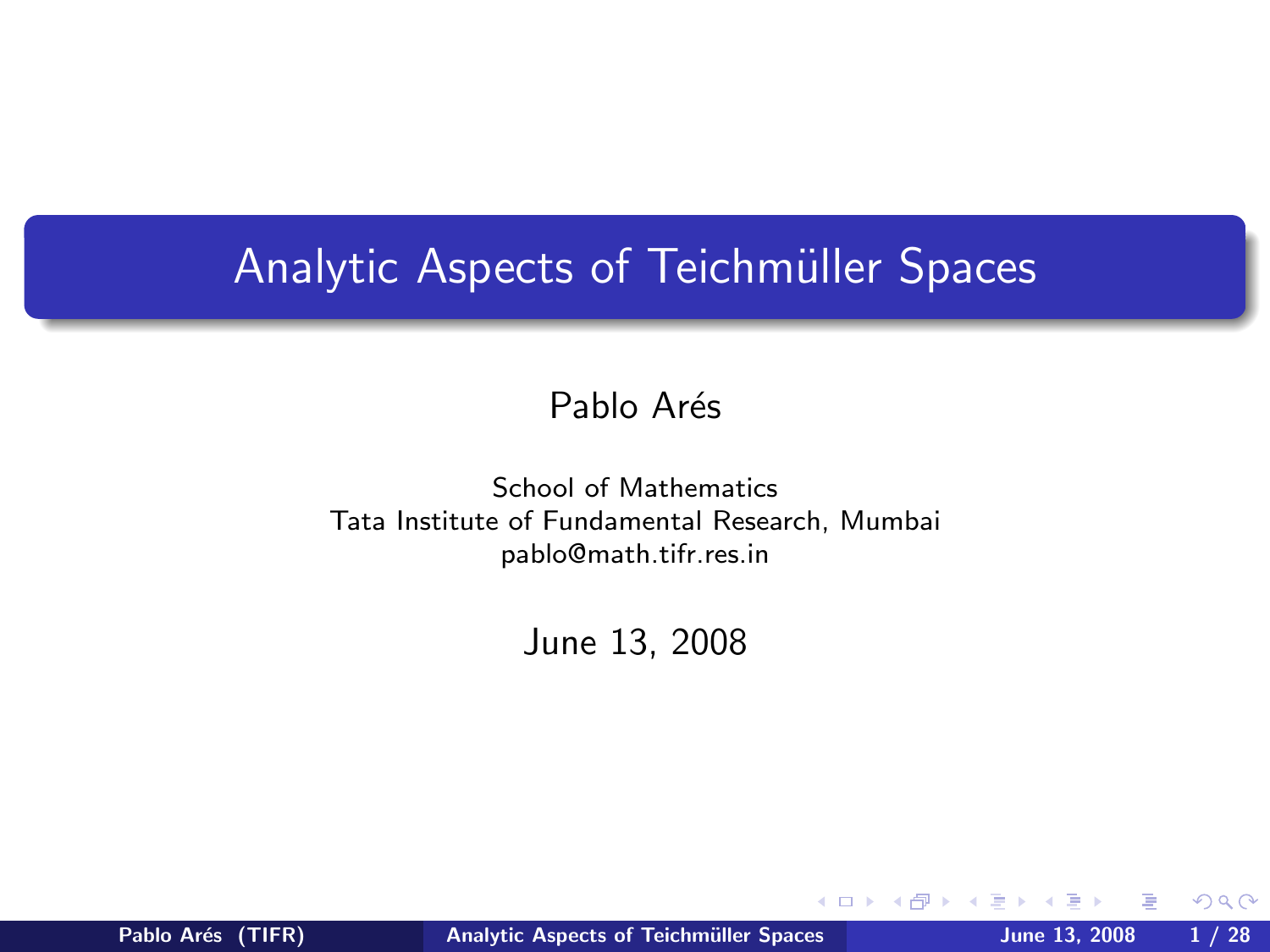The complex plane C can be extended to  $\widehat{\mathbb{C}} = \mathbb{C} \cup \{\infty\}$  by the one-point compactification. A "basic" neighbourhood U of  $\infty$  consists of the complement of a compact subset  $K$  of  $\mathbb{C}$ :

$$
U=\{\infty\}\cup\left(\mathbb{C}\backslash\mathsf{K}\right).
$$

 $\widehat{\mathbb{C}}$  is homeomorphic to the unit sphere in  $\mathbb{R}^3$ ; it is called **the Riemann** sphere.

Holomorphicity at the point of infinity is checked by using the local coordinate  $z \mapsto 1/z$ .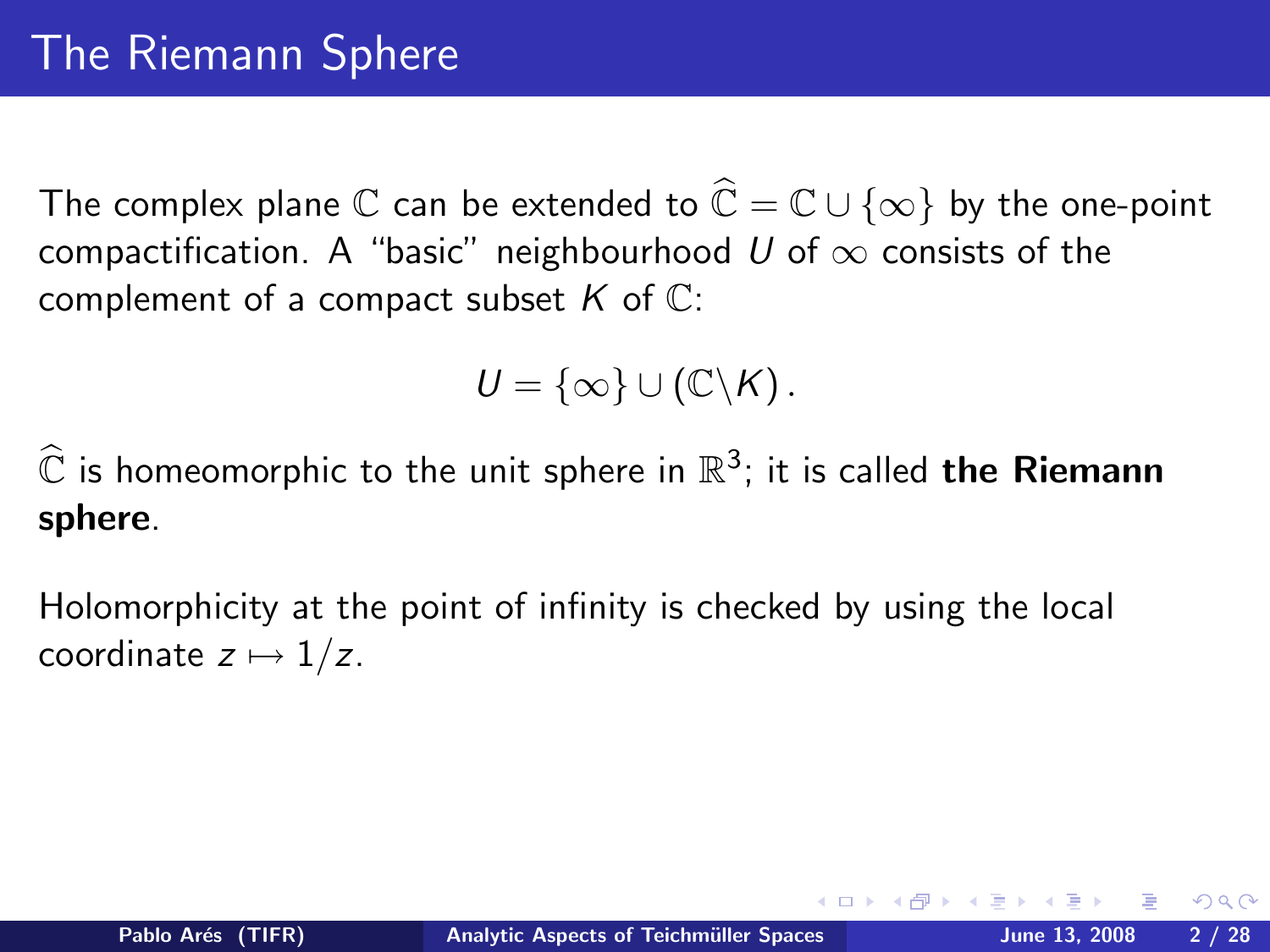The complex plane C can be extended to  $\widehat{\mathbb{C}} = \mathbb{C} \cup \{\infty\}$  by the one-point compactification. A "basic" neighbourhood U of  $\infty$  consists of the complement of a compact subset  $K$  of  $\mathbb{C}$ :

$$
U=\{\infty\}\cup\left(\mathbb{C}\backslash\mathsf{K}\right).
$$

 $\widehat{\mathbb{C}}$  is homeomorphic to the unit sphere in  $\mathbb{R}^3$ ; it is called **the Riemann** sphere.

Holomorphicity at the point of infinity is checked by using the local coordinate  $z \mapsto 1/z$ .

Two important subsets of  $\widehat{\mathbb{C}}$  are the **upper half-plane**  $\mathbb{H} = \{\text{Im}(z) > 0\}$ and the **unit disc**  $\mathbb{D} = \{ |z| < 1 \}.$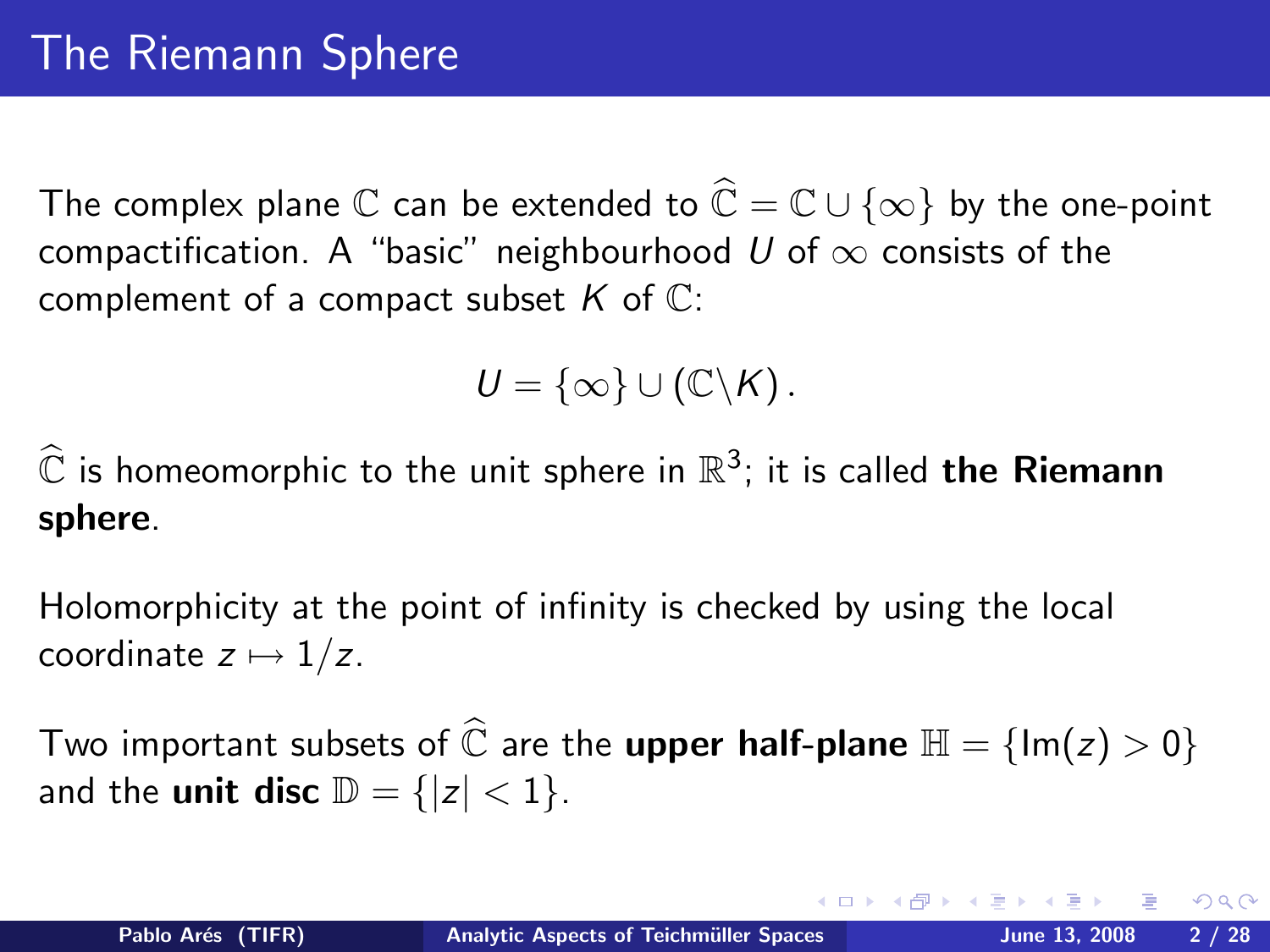## Möbius transformations

The automorphisms (bijective, holomorphic, self-maps) of  $\widehat{\mathbb{C}}$  are the **Möbius transformations**,  $T(z) = \frac{az+b}{cz+d}$ , with  $ad - bc \neq 0$ ; we will denote this group by Möb( $\mathbb{C}$ ). One can assume that  $ad - bc = 1$  and identify  $M\ddot{\mathrm{o}}\mathrm{b}(\mathbb{C})$  with PSL(2,  $\mathbb{C}$ ), the group of equivalences classes of matrices:

$$
\left[\begin{smallmatrix} a & b \\ c & d \end{smallmatrix}\right] = \left[\begin{smallmatrix} a' & b' \\ c' & d' \end{smallmatrix}\right]
$$

if there is a complex non-zero number t such that  $a' = ta, \ldots, d' = td$ .

A simple computation shows that

$$
Aut(\mathbb{C})=\{z\mapsto az+b;\ a\neq 0\}.
$$

By Schwarz's lemma

$$
Aut(\mathbb{D})=\{z\mapsto \lambda \frac{z-\omega}{1-\overline{\omega}z};\ |\lambda|=1,\ |\omega|<1\}.
$$

つのへ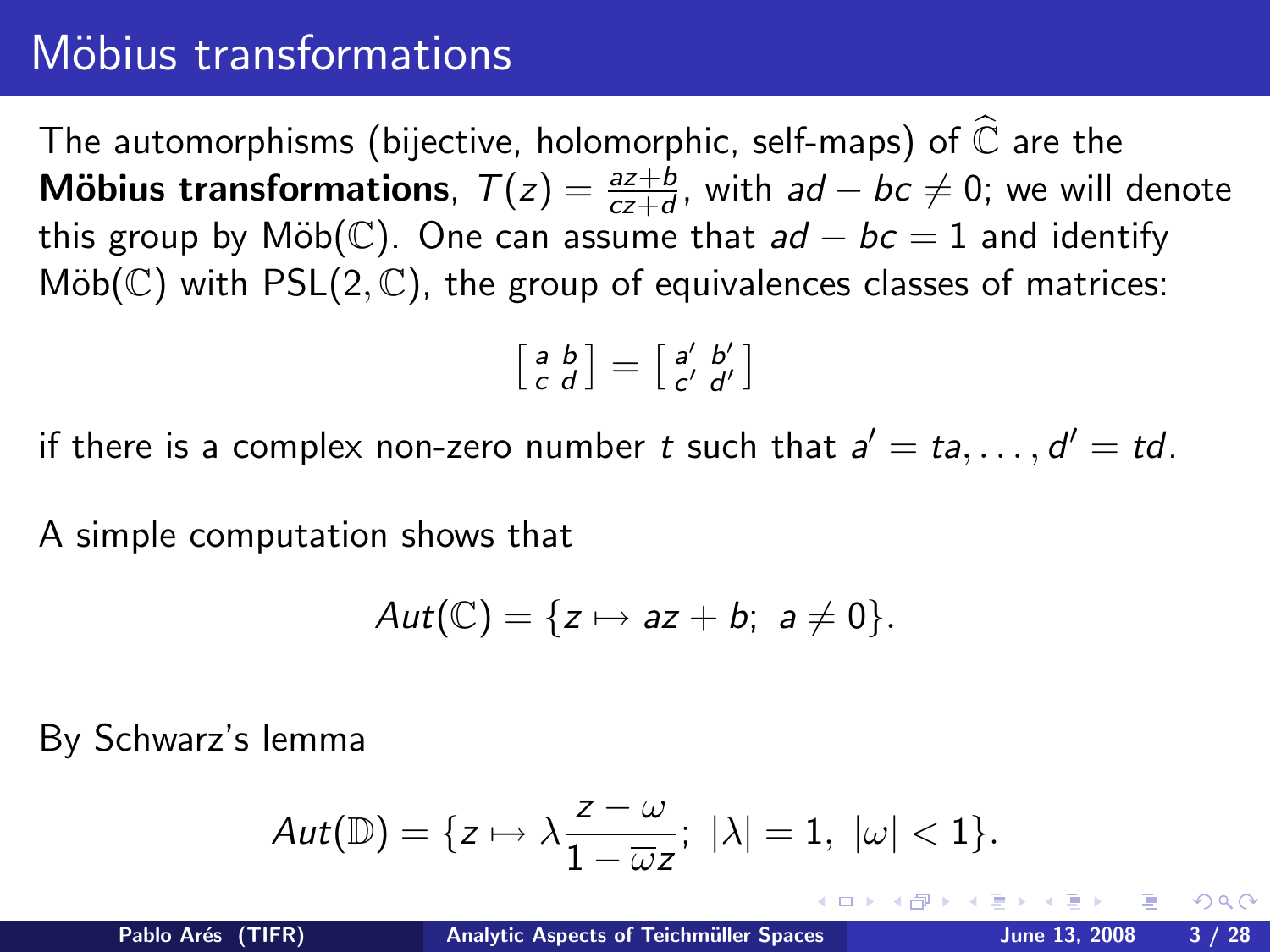Using the biholomorphic mapping (Cayley transform)  $T(z) = \frac{z-i}{z+i} : \mathbb{H} \to \mathbb{D}$ we have that  $Aut(\mathbb{H})$  is the group of Möbius transformations with real coefficients and positive determinant  $(ad - bc > 0)$ .  $Aut(\mathbb{H})$  can be identified with  $PSL(2, \mathbb{R})$ .

 $\Omega$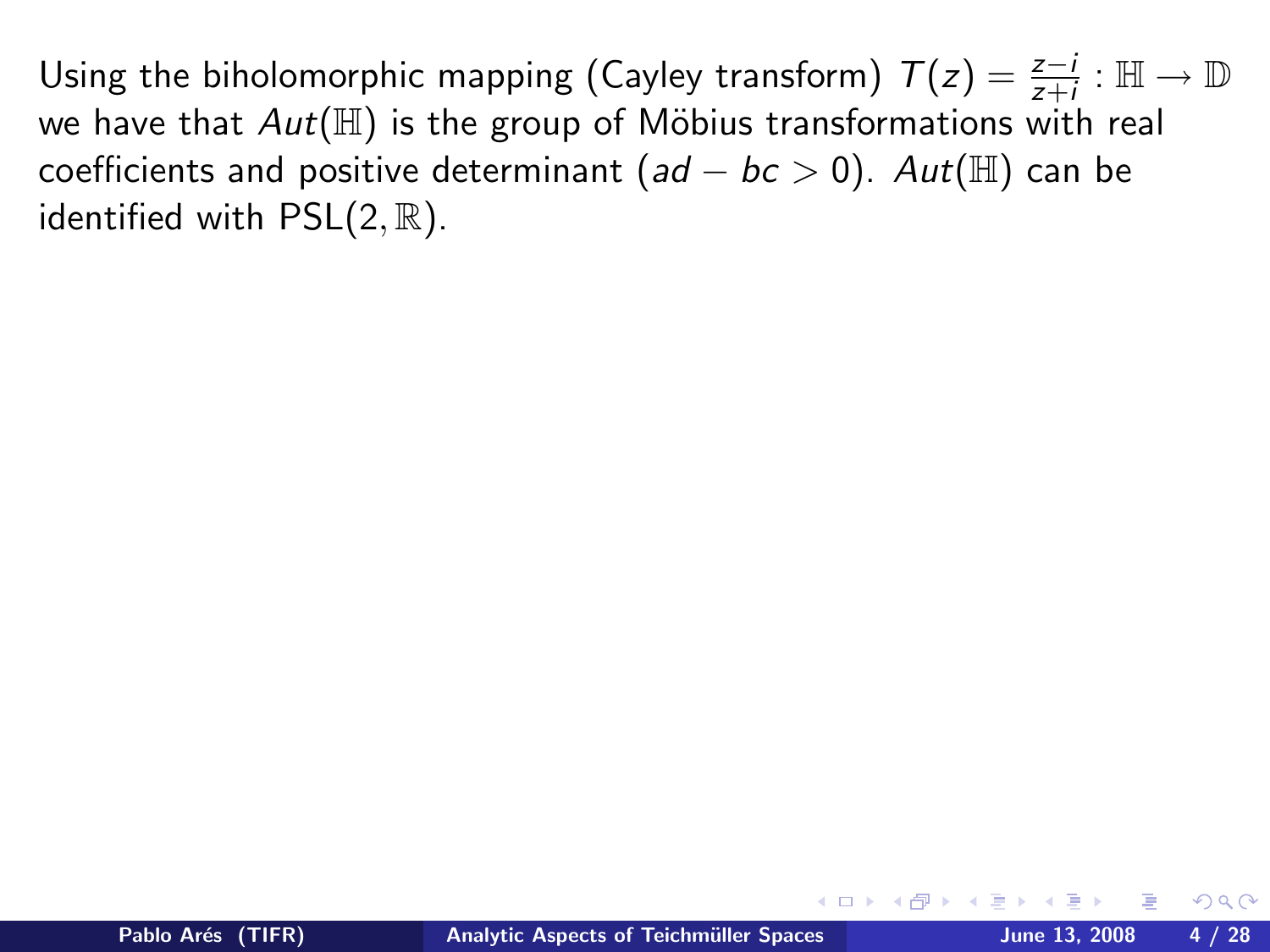Using the biholomorphic mapping (Cayley transform)  $T(z) = \frac{z-i}{z+i} : \mathbb{H} \to \mathbb{D}$ we have that  $Aut(\mathbb{H})$  is the group of Möbius transformations with real coefficients and positive determinant  $(ad - bc > 0)$ .  $Aut(\mathbb{H})$  can be identified with  $PSL(2, \mathbb{R})$ .

A non-identity Möbius transformation has at least one fixed point in  $\widehat{\mathbb{C}}$  and at most two.

Möbius transformations can be classified by their conjugacy classes:

- identity;
- parabolic,  $z \mapsto z + 1$ ,  $tr^2 = 4$ ;
- elliptic,  $z\mapsto e^{i\theta},\, 0<\theta< 2\pi,\, 0\leq tr^2< 4;$
- loxodromic,  $z \mapsto \lambda z$ ,  $|\lambda| \neq 0, 1$ . Among the loxodromic one has **hyperbolic** transformations, where  $\lambda$  is real and positive; in this case  $tr^2 > 4$ .

The above trace statements require the normalization  $ad - bc = 1$ .

 $QQ$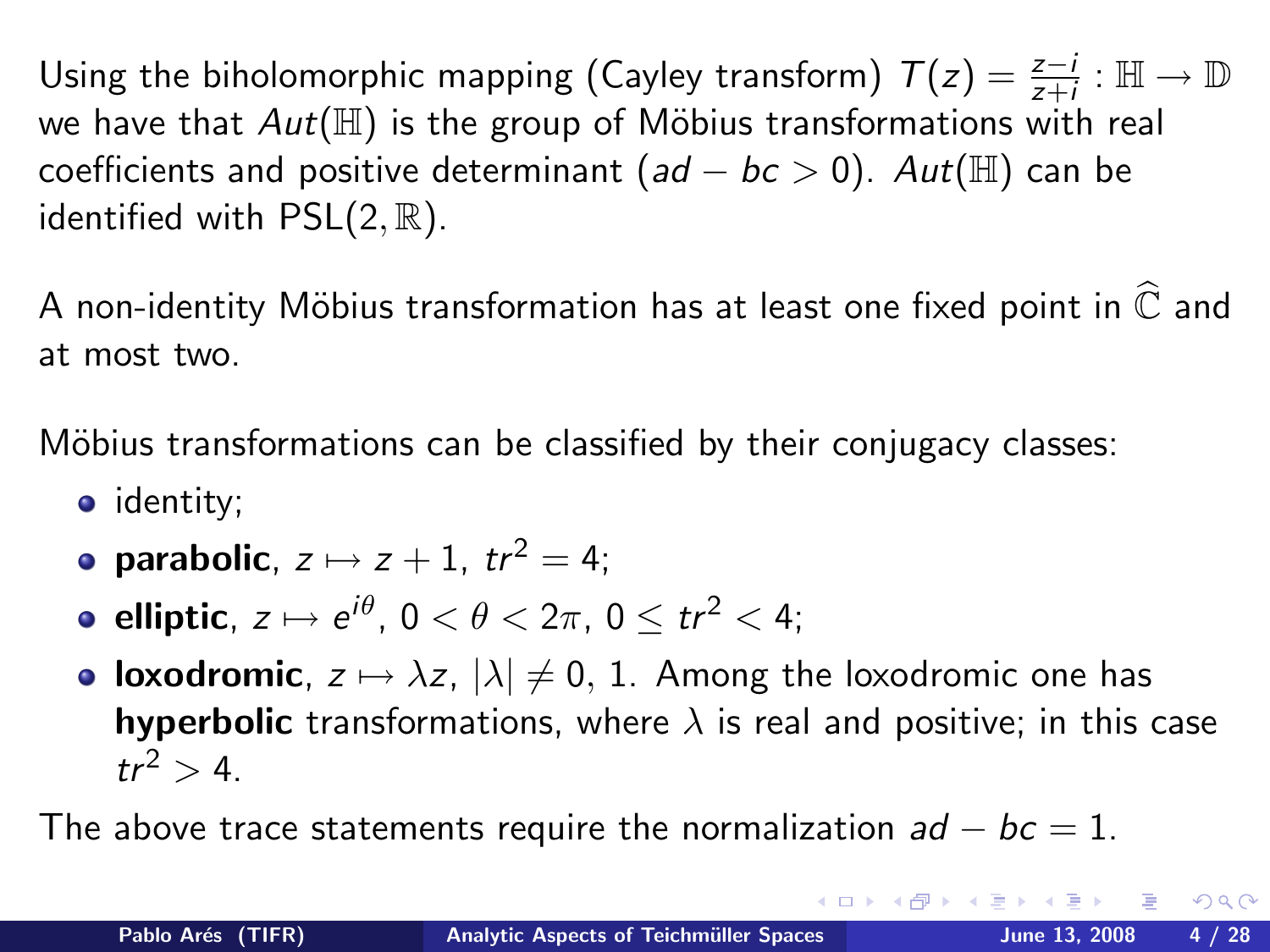- The parabolic transformation  $T(z) = z + 1$  has the property that all elements converge to  $\infty$  under iteration. The quotient  $\mathbb{C}/\langle T \rangle$  is a cylinder.
- For the elliptic element  $R(z)=e^{2p\pi i/q}z$  all elements have finite orbits and the quotient is a manifold.
- For a hyperbolic transformation  $D(z) = kz$ ,  $k > 1$ , we have two accumulation points, the origin and the point of infinity. The quotient of  $\mathbb{C}\backslash\{0\}$  by the action of D is a torus.

 $\Omega$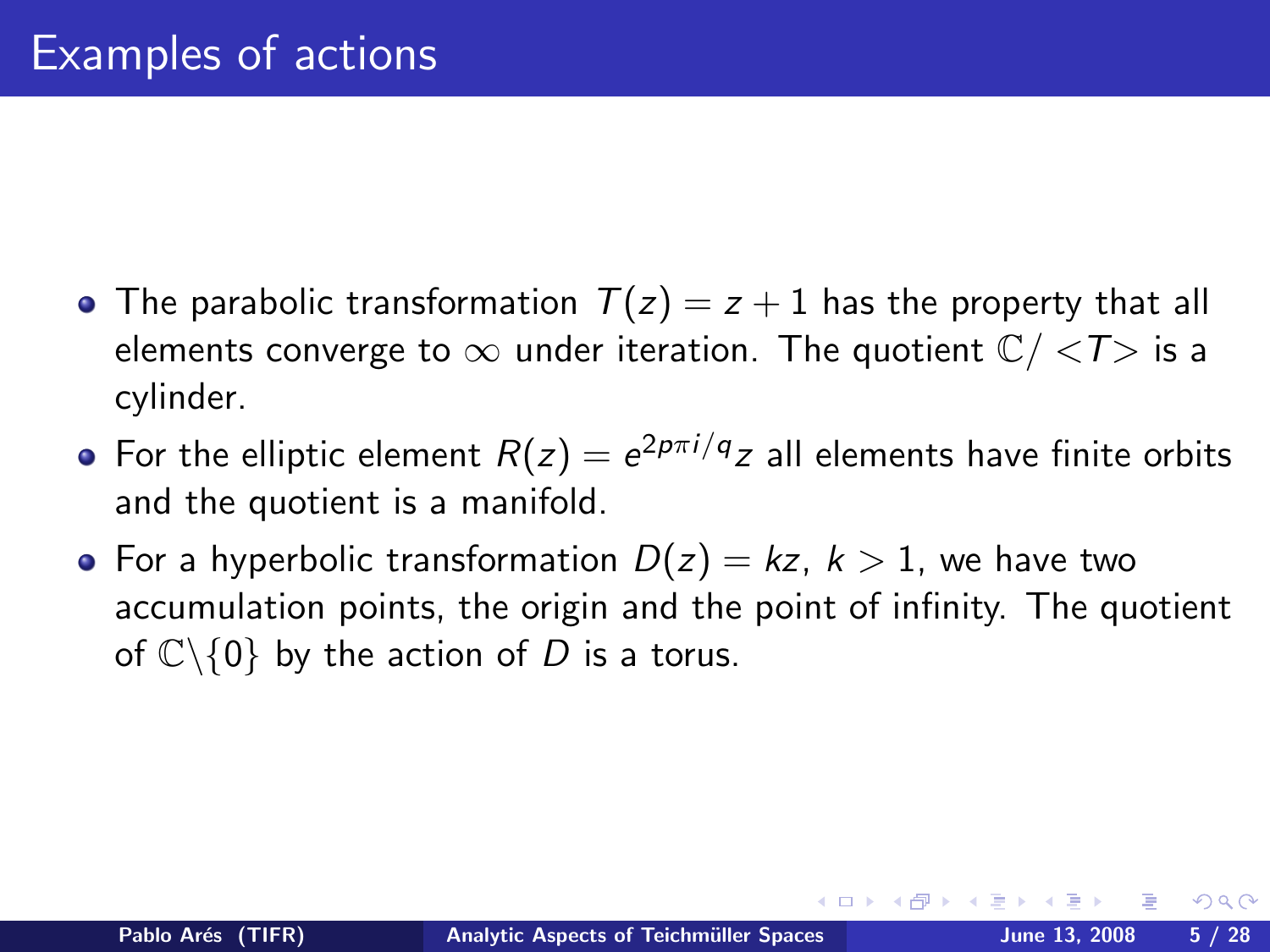## Discrete groups

The group  $M\ddot{\circ}b(\mathbb{C})$  has a natural topology coming from the space of matrices: we say that a sequence  ${A_n}$  converges to A if there exist representatives  $A_n = \left[ \begin{smallmatrix} a_n & b_n \ c_n & d_n \end{smallmatrix} \right]$  $\begin{bmatrix} a_n & b_n \ c_n & d_n \end{bmatrix}$  and  $A = \begin{bmatrix} a & b \ c & d \end{bmatrix}$  so that  $a_n \rightarrow a, \ldots, d_n \rightarrow d$ .

A subgroup G of  $M\ddot{\text{o}}b(\mathbb{C})$  is **discrete** if there is no sequence of distinct elements  $\{g_n\}$  of G such that  $g_n \to g$ , where  $g \in \text{M\"ob}(\mathbb{C})$ . A trivial example of a discrete subgroup is the cyclic group generated by a parabolic transformation. A discrete subgroup is (sometimes) called a Kleinian group (of the first kind).

The action of a Möbius transformation on the Riemann sphere can be naturally extended to an action on hyperbolic 3-space.

### Proposition If G is a discrete subgroup of Möb( $\mathbb{C}$ ) then  $\mathbb{H}^3/G$  is a 3-manifold. イロメ イ母メ イヨメ イヨメ  $QQ$ Pablo Arés (TIFR) Analytic Aspects of Teichmüller Spaces June 13, 2008 6 / 28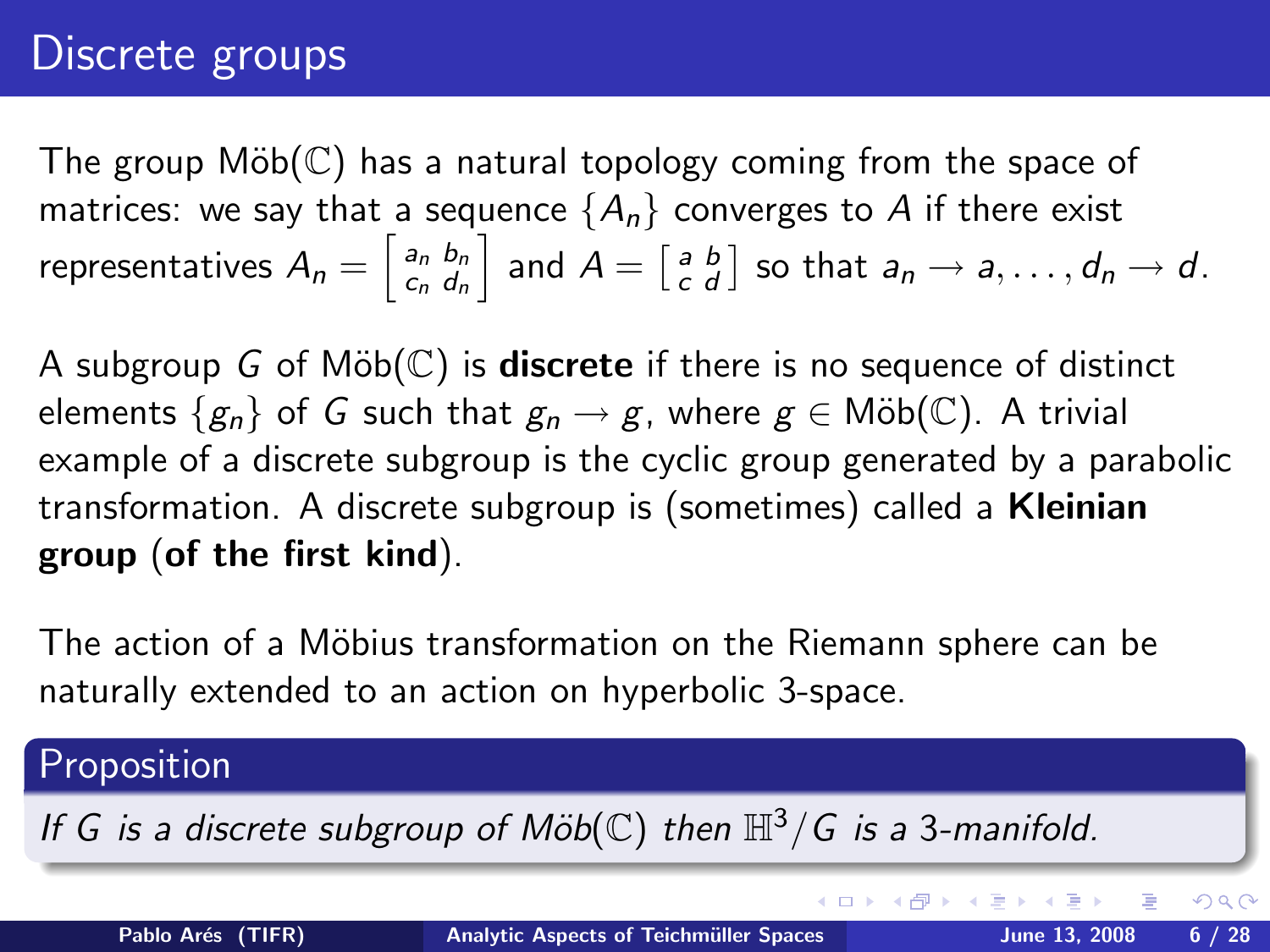## Discontinuous actions

A subgroup G of Möb(C) acts freely discontinuously at  $z \in \widehat{\mathbb{C}}$  if there is a neighbourhood U of z such that  $g(U) \cap U = \emptyset$  for all non-identity elements g of G. We say that G acts discontinuously if  $g(U) \cap U \neq \emptyset$ for only finitely many  $g \in G$ . The set of points where G acts freely discontinuously (resp. discontinuously) is denoted by  $\Omega^*$  (resp.  $\Omega$ ). The set  $\Omega$  is called the regular set of G.

We say G is a Kleinian group (of the second kind) if  $\Omega^* \neq \emptyset$ . (We will use the term Kleinian in this sense.)

 $\Omega$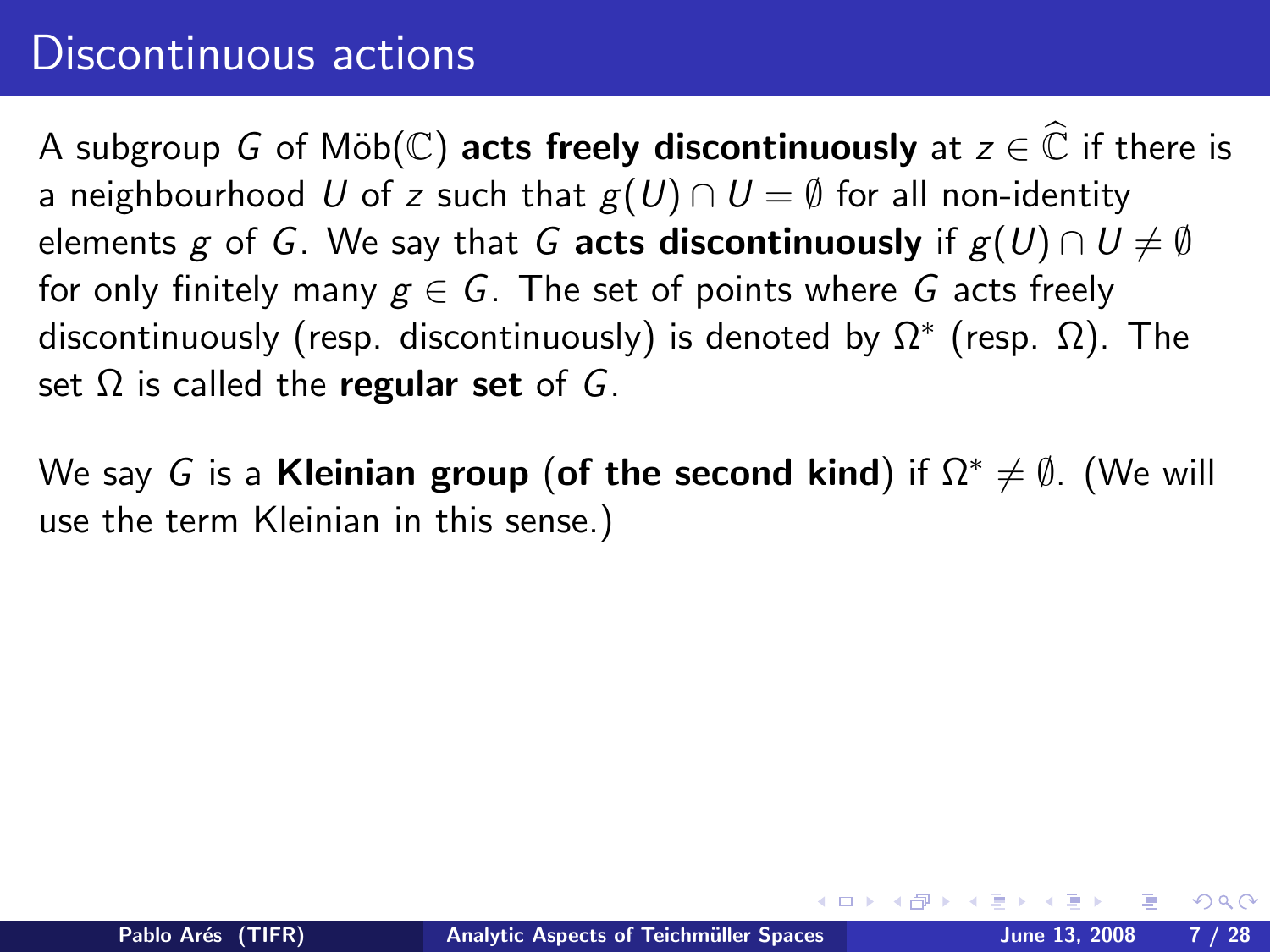## Discontinuous actions

A subgroup G of Möb( $\mathbb{C}$ ) acts freely discontinuously at  $z \in \widehat{\mathbb{C}}$  if there is a neighbourhood U of z such that  $g(U) \cap U = \emptyset$  for all non-identity elements g of G. We say that G acts discontinuously if  $g(U) \cap U \neq \emptyset$ for only finitely many  $g \in G$ . The set of points where G acts freely discontinuously (resp. discontinuously) is denoted by  $\Omega^*$  (resp.  $\Omega$ ). The set  $\Omega$  is called the regular set of G.

We say G is a Kleinian group (of the second kind) if  $\Omega^* \neq \emptyset$ . (We will use the term Kleinian in this sense.)

#### Proposition

Kleinian implies discrete.

つくい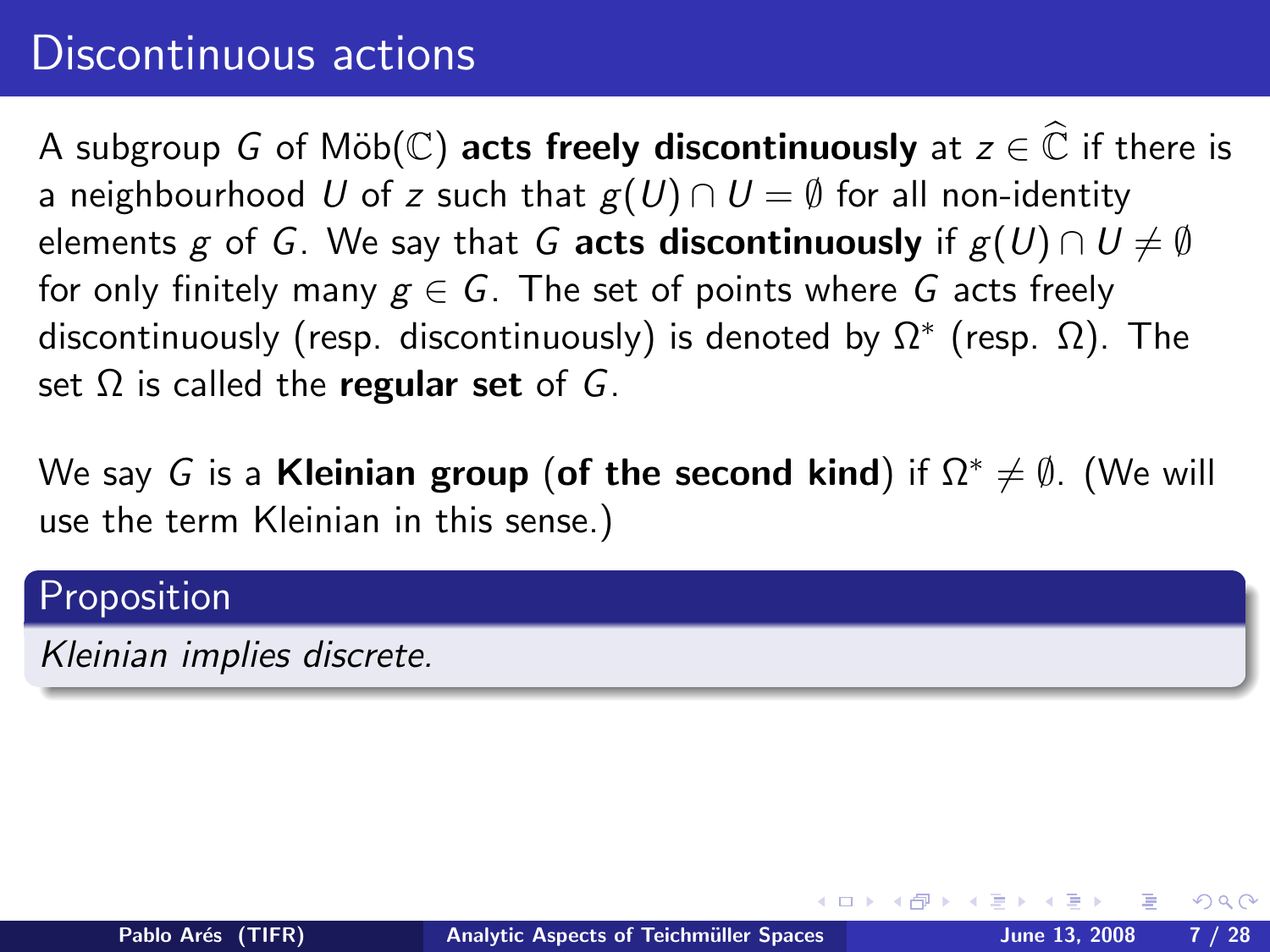## Discontinuous actions

A subgroup G of Möb( $\mathbb{C}$ ) acts freely discontinuously at  $z \in \mathbb{C}$  if there is a neighbourhood U of z such that  $g(U) \cap U = \emptyset$  for all non-identity elements g of G. We say that G acts discontinuously if  $g(U) \cap U \neq \emptyset$ for only finitely many  $g \in G$ . The set of points where G acts freely discontinuously (resp. discontinuously) is denoted by  $\Omega^*$  (resp.  $\Omega$ ). The set  $\Omega$  is called the regular set of G.

We say G is a Kleinian group (of the second kind) if  $\Omega^* \neq \emptyset$ . (We will use the term Kleinian in this sense.)

#### Proposition

Kleinian implies discrete.

If G is Kleinian and  $z \in \widehat{\mathbb{C}}$  we say that z is a limit point if there is a point  $w \in \Omega^*$  and a sequence of distinct elements  $\{g_n\} \subset \overline{G}$  such that  $g_n(w) \rightarrow z$ . The set of limit points, known as **limit set**, will be denoted by Λ.  $QQ$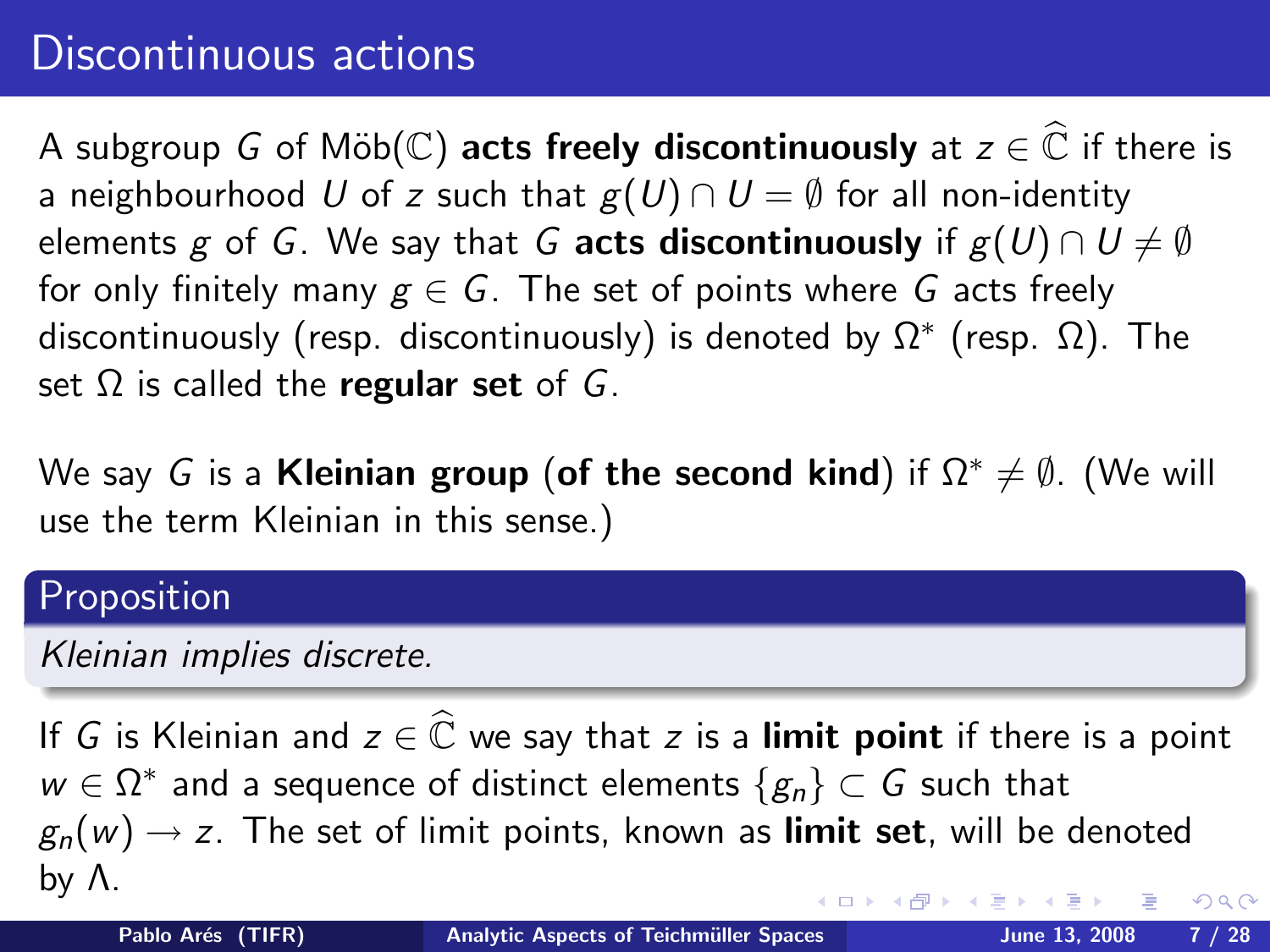## Properties of the regular and limit set

We assume that G is Kleinian in the sense that  $\Omega^* \neq \emptyset$ .

- $\bullet$  A is a closed, G-invariant, nowhere dense subset of  $\widehat{\mathbb{C}}$ .
- **If**  $\Lambda$  contains more than two points then it is a perfect set. If  $\Lambda$  has at most two points then  $G$  is called **elementary**.
- If G is non-elementary then  $\Lambda$  is the closure of the fixed points of the loxodromic elements of G.
- $\bullet$  If G is non-elementary and E is a non-empty, G-invariant closed set of  $\widehat{\mathbb{C}}$  then  $\Lambda \subset \mathcal{F}$ .
- $\bullet$   $\widehat{\mathbb{C}}$  is the disjoint union of  $\Omega$  and  $\Lambda$ .
- $\Omega\backslash\Omega^*$  is a discrete subset of  $\Omega.$
- $Ω*$  is dense in  $Ω$ .

## Proposition

If G is Kleinian then  $\Omega^*/G$  is a Hausdorff space. Moreover,  $\Omega/G$  is a union of Riemann surfaces.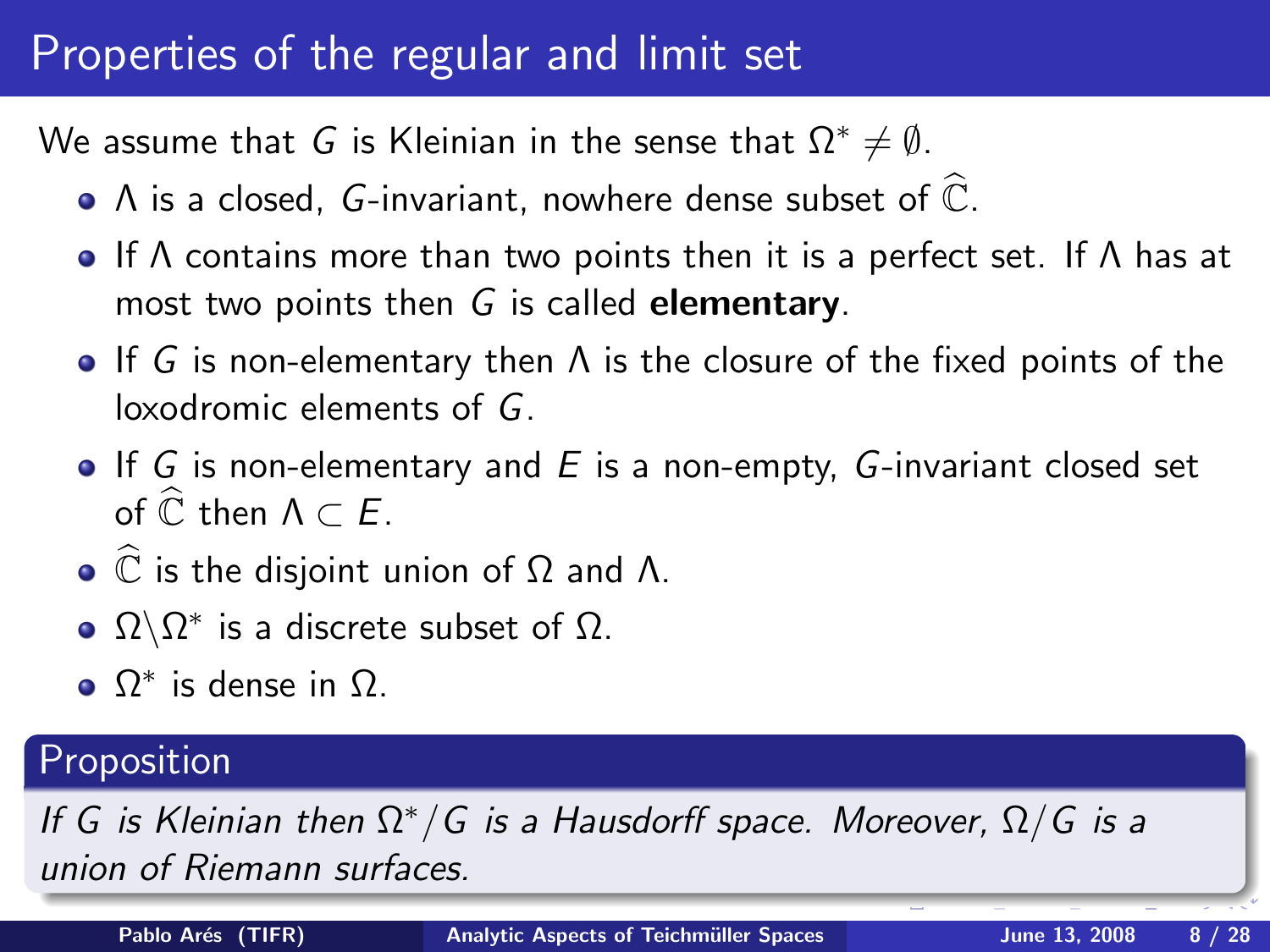Let  $\Delta$  be a component of (the regular set of) G; the **stabilizer** of  $\Delta$  in G is the subgroup

$$
Stab_G(\Delta)=\{g\in G;\ g(\Delta)=\Delta\}.
$$

One says that G is of **finite type** over  $\Delta$  if  $\Delta / \text{Stab}_G(\Delta)$  is obtained from a compact surface by removing finitely many points and the covering  $\Delta \rightarrow \Delta / \text{Stab}_{G}(\Delta)$  is ramified over finitely many points.

#### Theorem (Ahlfors' Finiteness Theorem)

If G is a finitely generated Kleinian group then  $\Omega$  has only finitely many non-conjugate components and G is of finite type over all of them.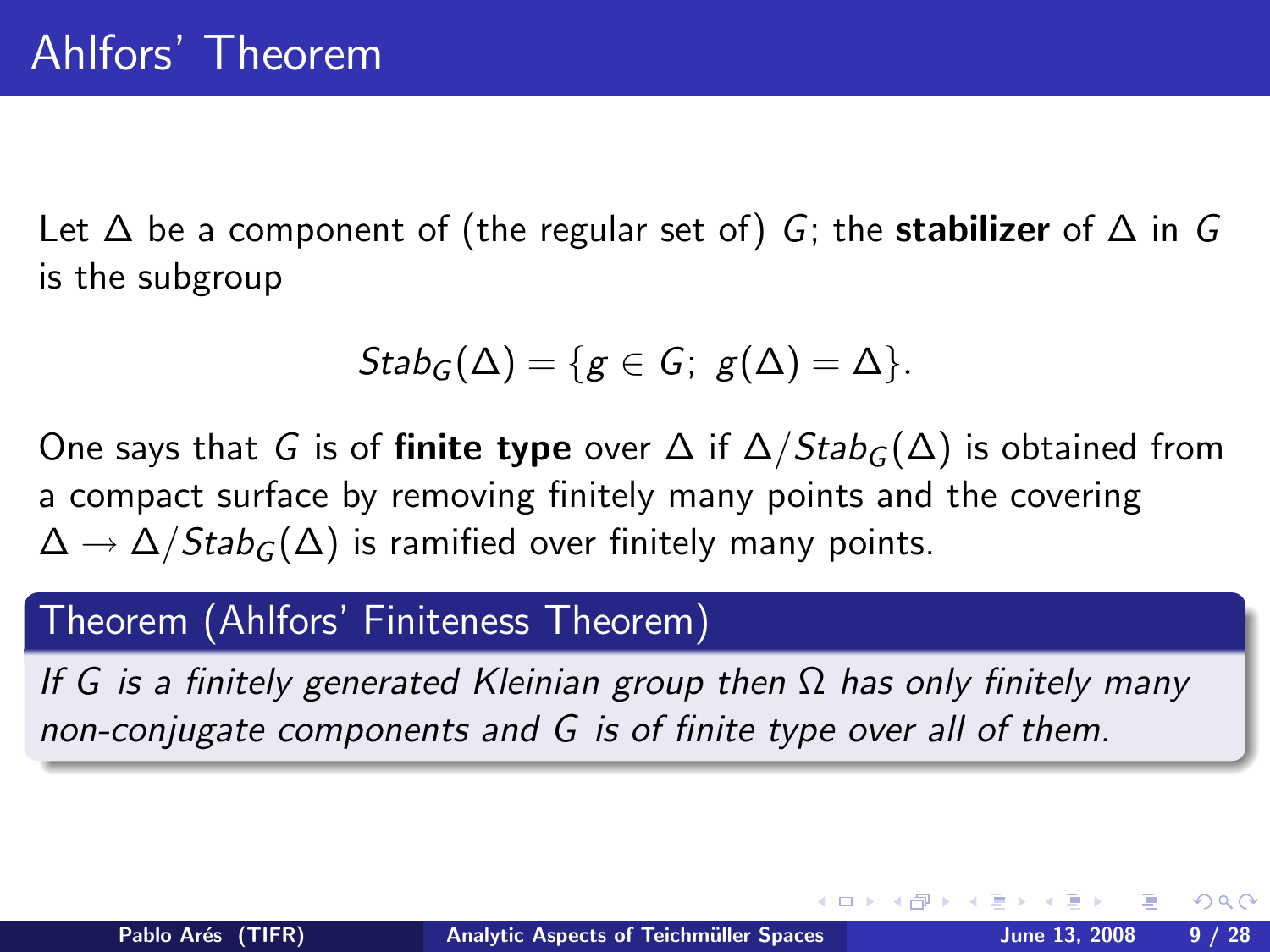A Kleinian group is called **Fuchsian** if it keeps invariant some disc.

A Möbius transformation  $A$  preserves a disc if and only if  $tr^2(A)\geq 0.$ 

Let  $G$  be a non-elementary Kleinian group  $G$  such that  $tr^2(g)\geq 0$  for all  $g \in G$ . Then G is Fuchsian.

#### Theorem

Let G be a subgroup of  $Aut(\mathbb{D})$ . Then the following are equivalent:

- **•** G acts discontinuously on  $\mathbb{D}$ .
- $\bullet$  G acts discontinuously at some point of  $\mathbb{D}$ .
- **G** is discrete.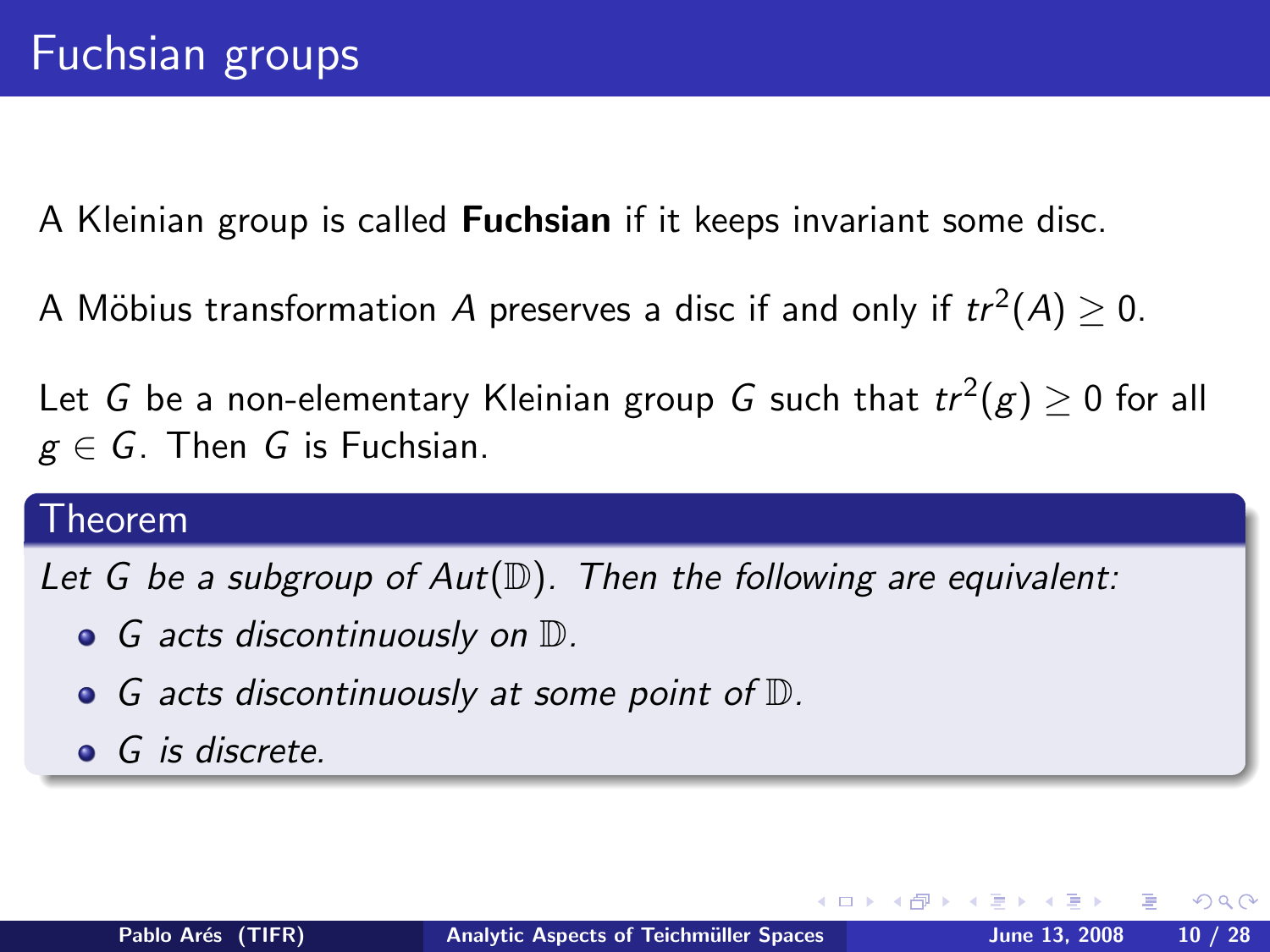The first basic result on "uniformization" is the following well-known theorem.

### Theorem (Riemannn Mapping Theorem)

Let U be a simply connected subset of the complex plane,  $U \neq \mathbb{C}$ . Then there exists a biholomorphic surjective function,  $\phi : \mathbb{D} \to U$ .

For example, when U is the upper half-plane, the inverse of the Cayley transform satisfies the conditions of the theorem.

つくい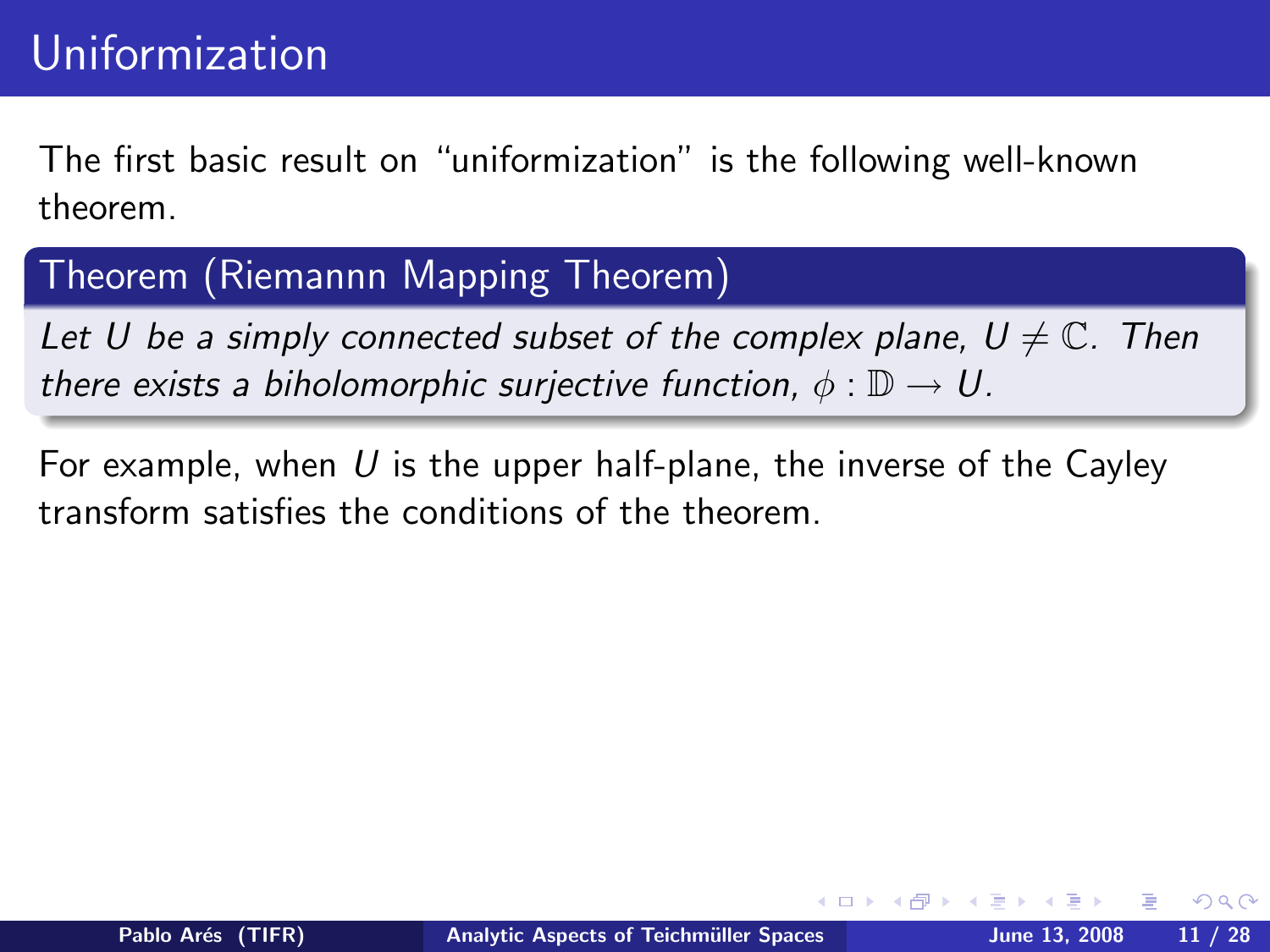The first basic result on "uniformization" is the following well-known theorem.

### Theorem (Riemannn Mapping Theorem)

Let U be a simply connected subset of the complex plane,  $U \neq \mathbb{C}$ . Then there exists a biholomorphic surjective function,  $\phi : \mathbb{D} \to U$ .

For example, when  $U$  is the upper half-plane, the inverse of the Cayley transform satisfies the conditions of the theorem.

A more complete result is the famous Uniformization Theorem.

### Theorem (Poincaré-Koebe-Klein Uniformization Theorem)

If S is a simply connected Riemann surface then S is biholomorphic to one and only one of the following surfaces: the Riemann sphere  $\widehat{\mathbb{C}}$ , the complex plane  $\mathbb C$  or the unit disc  $\mathbb D$ .

Þ

 $QQ$ 

イロト イ伊 トイヨ トイヨト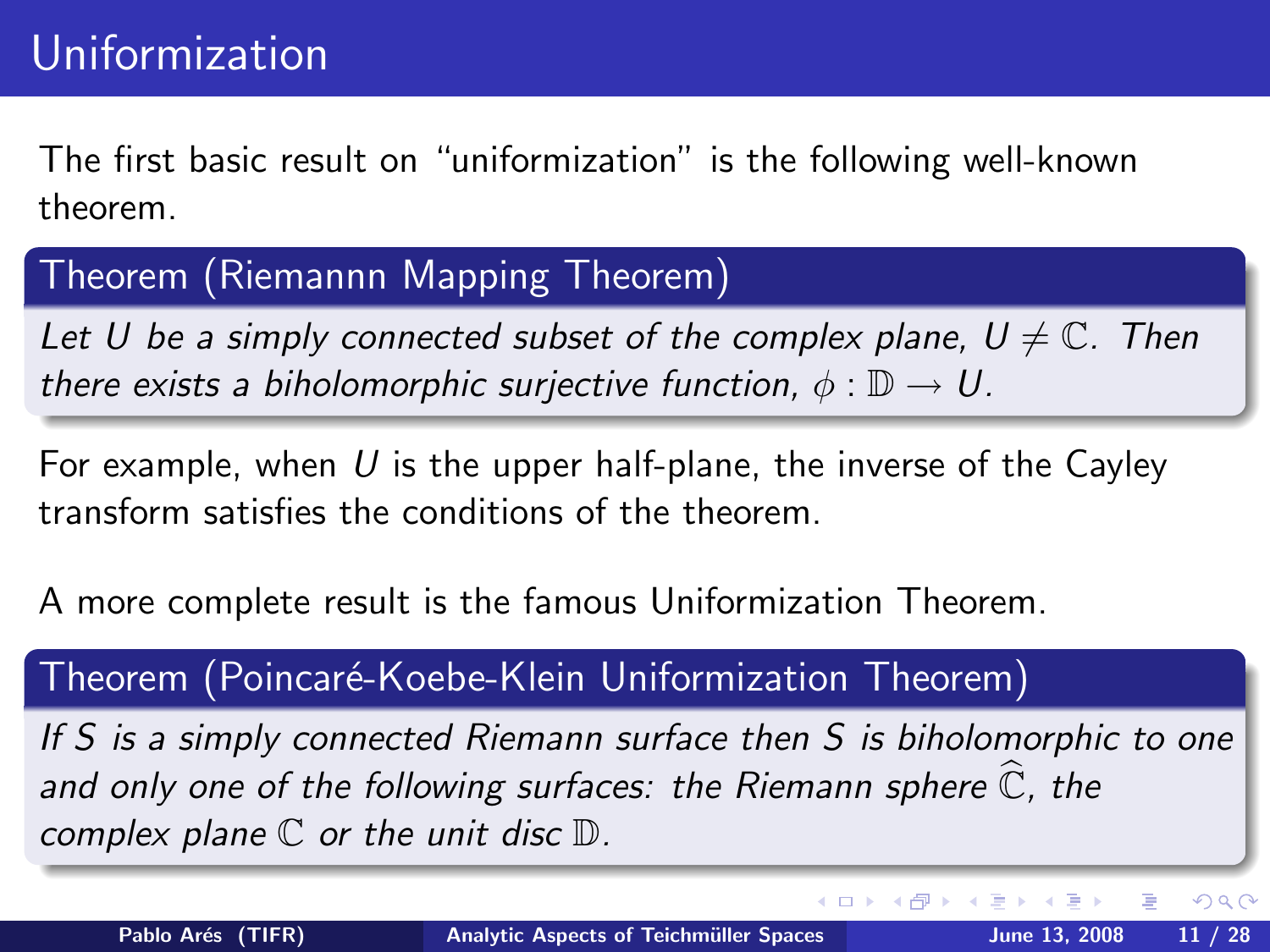## Examples of Uniformization

(Since  $\mathbb H$  and  $\mathbb D$  are biholomorphic we will use the former as expressions are easier.)

Let  $T(z) = z + 1$ . Then  $\langle T \rangle$  acts discontinuously on H and the quotient is a punctured disc,  $\mathbb{D}^* = \{0 < |z| < 1\}$ ; the covering map is given by the exponential function:  $z \mapsto \exp(2\pi iz)$ .

If  $D_k(z) = k^2 z$ ,  $k > 1$ , then the quotient of  $\mathbb H$  by the action of  $\langle D_k \rangle$  is an annulus  $A_r = \{r < |z| < 1\}$ , for some  $0 < r < 1$ . The covering is given again by an exponential function:  $z \mapsto \exp(\pi i \log(z)/\log(k))$ .

 $\Omega$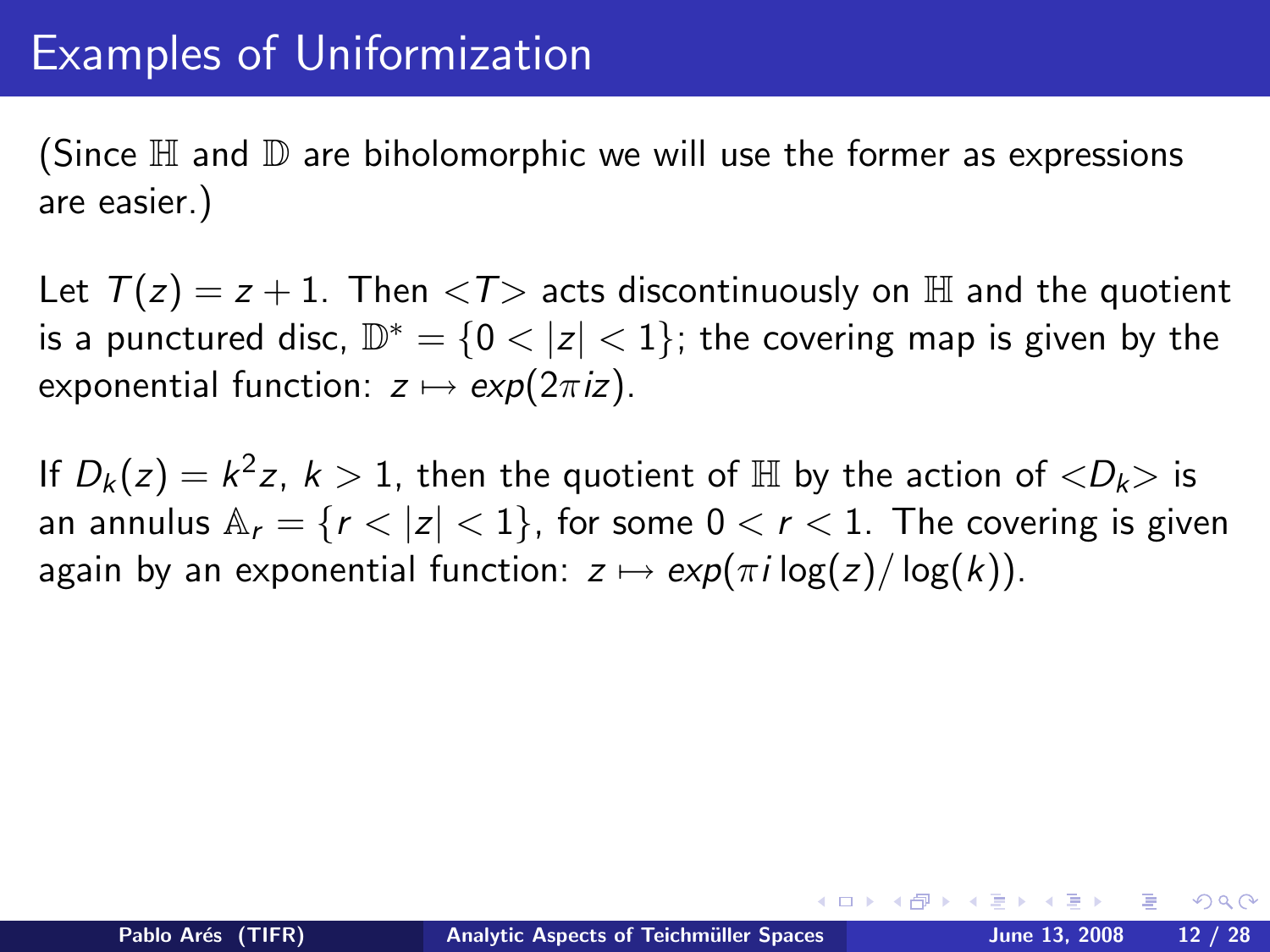## Examples of Uniformization

(Since  $\mathbb H$  and  $\mathbb D$  are biholomorphic we will use the former as expressions are easier.)

Let  $T(z) = z + 1$ . Then  $\langle T \rangle$  acts discontinuously on H and the quotient is a punctured disc,  $\mathbb{D}^* = \{0 < |z| < 1\}$ ; the covering map is given by the exponential function:  $z \mapsto \exp(2\pi iz)$ .

If  $D_k(z) = k^2 z$ ,  $k > 1$ , then the quotient of  $\mathbb H$  by the action of  $\langle D_k \rangle$  is an annulus  $A_r = \{r < |z| < 1\}$ , for some  $0 < r < 1$ . The covering is given again by an exponential function:  $z \mapsto \exp(\pi i \log(z)/\log(k))$ .

<span id="page-17-0"></span>Since a parabolic and a hyperbolic transformation are not conjugate we obtain the following result.

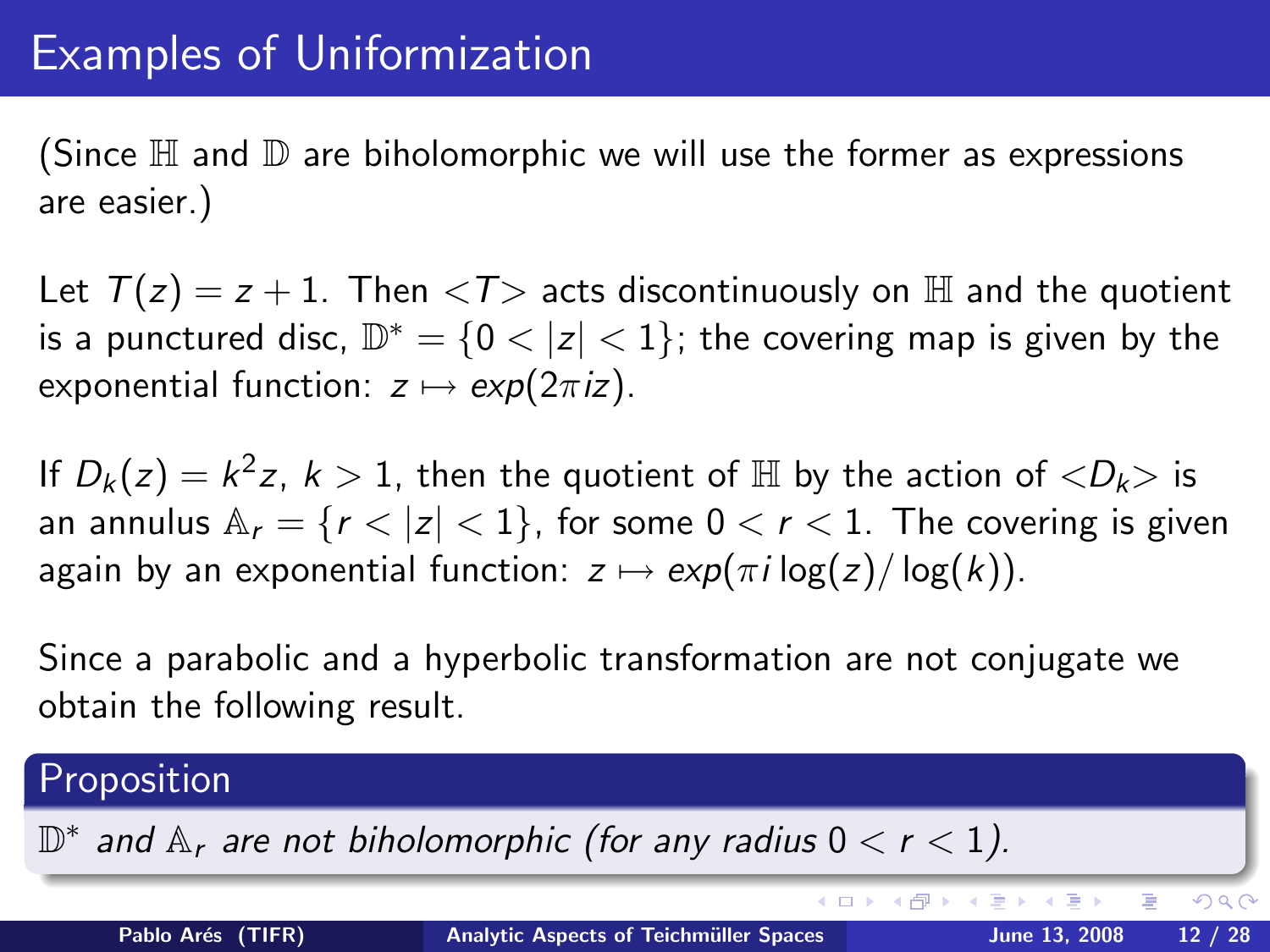## Uniformization of tori

By Abel's theorem a torus (Riemann surface of genus 1) is of the form  $S_{\tau} = \mathbb{C}/\mathcal{L}_{\tau}$ , where  $\mathcal{L}_{\tau}$  is the lattice  $\{z \mapsto z + m + n\tau; m, n \in \mathbb{Z}\}\.$  Here  $\tau \in \mathbb{H}$ .

#### Theorem

Two tori  $S_{\tau}$  and  $S_{\sigma}$  are biholomorphic if and only if there is an  $M \in SL(2, \mathbb{Z})$  such that  $M(\tau) = \sigma$ .

Let  $S_i$  denote the fixed torus determined by i. A **marked torus** is a triple  $(S_i, f \tau, S_{\tau})$ , where  $f_{\tau}: S_i \to S_{\tau}$  is a homeomorphism. Two marked tori  $(S_i, f \tau, S_{\tau})$  and  $(S_i, f \sigma, S_{\sigma})$  are considered equivalent if there is a biholomorphic mapping  $\varphi: \mathcal{S}_\tau \to \mathcal{S}_\sigma$  such that  $f_\sigma^{-1} \circ \varphi \circ f_\tau$  is homotopic to the identity (on  $S_i$ ). It is not too difficult to see that two marked tori are equivalent if and only if  $\tau = \sigma$ . Thus

<span id="page-18-0"></span> $\mathbb{H} = \{$  marked tori $\}$ ,  $\mathbb{H}/SL(2, \mathbb{Z}) = \{$  biholomorphic tori $\}$ ;

moreover,  $SL(2, \mathbb{Z})$  acts properly discontinuousl[y o](#page-17-0)n  $\mathbb{H}_{\infty}$  $\mathbb{H}_{\infty}$  $\mathbb{H}_{\infty}$ [.](#page-18-0)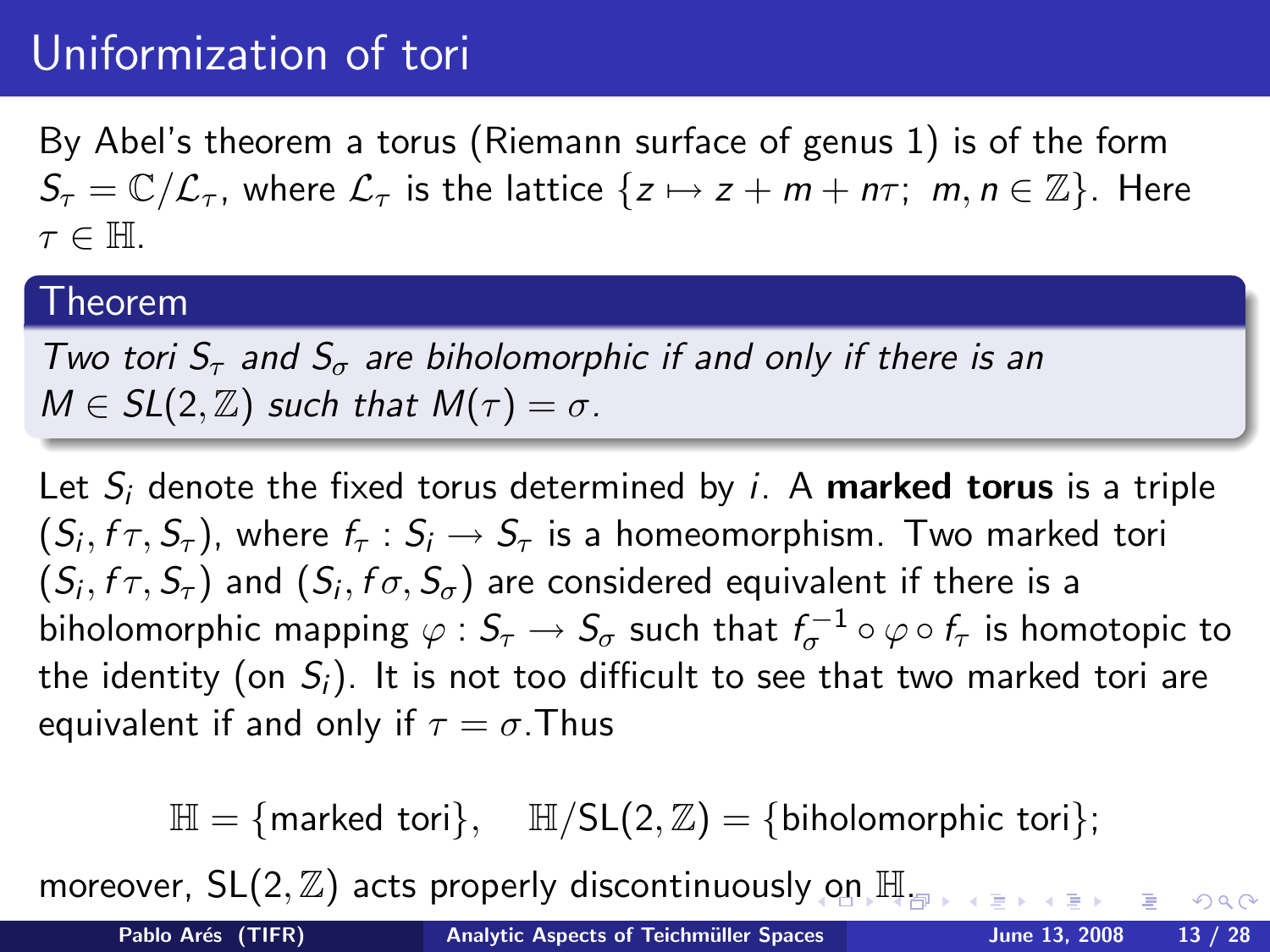## Complex Dilatation

Let  $w : D \to D'$  be an orientation-preserving differential mapping between two domains of C. Define two differential operators:

$$
w_z = \frac{\partial w}{\partial z} = \frac{1}{2} \left( \frac{\partial w}{\partial x} - i \frac{\partial w}{\partial y} \right) \quad \text{and} \quad w_{\overline{z}} = \frac{\partial w}{\partial \overline{z}} = \frac{1}{2} \left( \frac{\partial w}{\partial x} + i \frac{\partial w}{\partial y} \right).
$$

The **complex dilatation** of w at  $z<sub>0</sub>$  (assume w has non-zero Jacobian at  $z_0$ ) is given by  $\mu_w(z_0) = w_{\overline{z}}(z_0)/w_z(z_0)$ . We have  $|\mu_w(z_0)| < 1$ .

For a point  $z \in D$  set  $L_w(z, r) = max_c \{|w(\zeta) - w(z)|; |\zeta - z| = r\}$  and  $l_w(z,r) = min_{\zeta} \{|w(\zeta) - w(z)|; |\zeta - z| = r\}.$ 

If  $w$  is a  $C^1$ -function then

<span id="page-19-0"></span>
$$
\lim_{r \to 0} \frac{L_w(z,r)}{l_w(z,r)} = \frac{1 + |\mu_w(z)|}{1 - |\mu_w(z)|}.
$$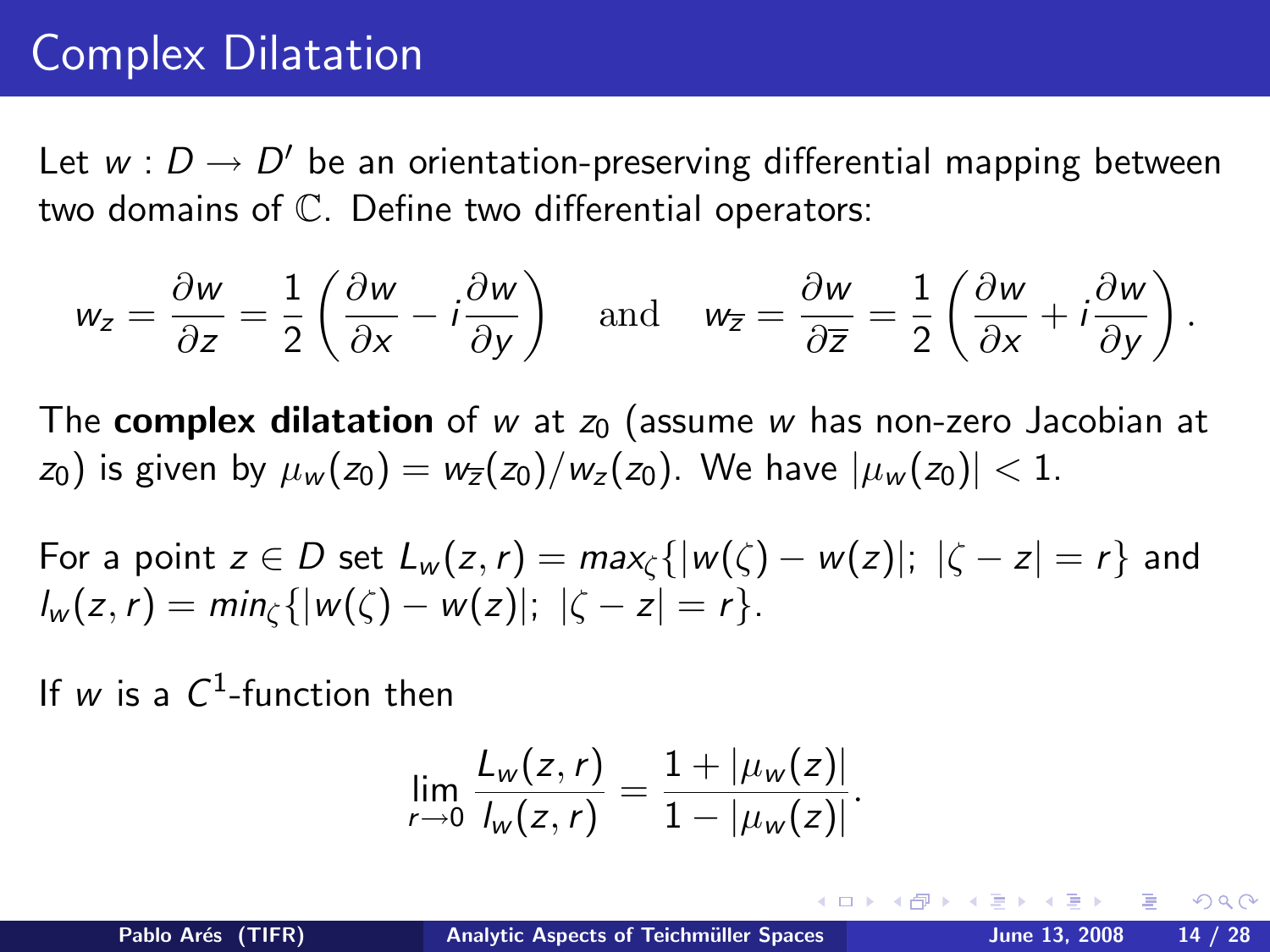### **Definition**

An orientation-preserving homeomorphism  $w : D \to D'$  is quasiconformal (qc) if the circular dilatation

$$
H(z) = \limsup_{r \to 0} \frac{L_w(z, r)}{I_w(z, r)}
$$

is bounded on D. If  $H(z) \leq K$  a.e. on D we say that w is K-qc.

An alternative, more analytic, definition of qc is the following.

### **Definition**

An orientation-preserving homeomorphism  $w : D \to D'$  is  $\mathsf{qc}$  if w has distributional derivatives in  $L_{loc}^p$ , for some  $p\geq 1$  and  $|w_{\overline{z}}(t)|\leq k\,|w_z(t)|,$ a.e. on D, for some k satisfying  $0 \leq k < 1$ . The mapping is called K-qc for any K with  $K \geq (1 + k)/(1 - k)$ .

 $QQ$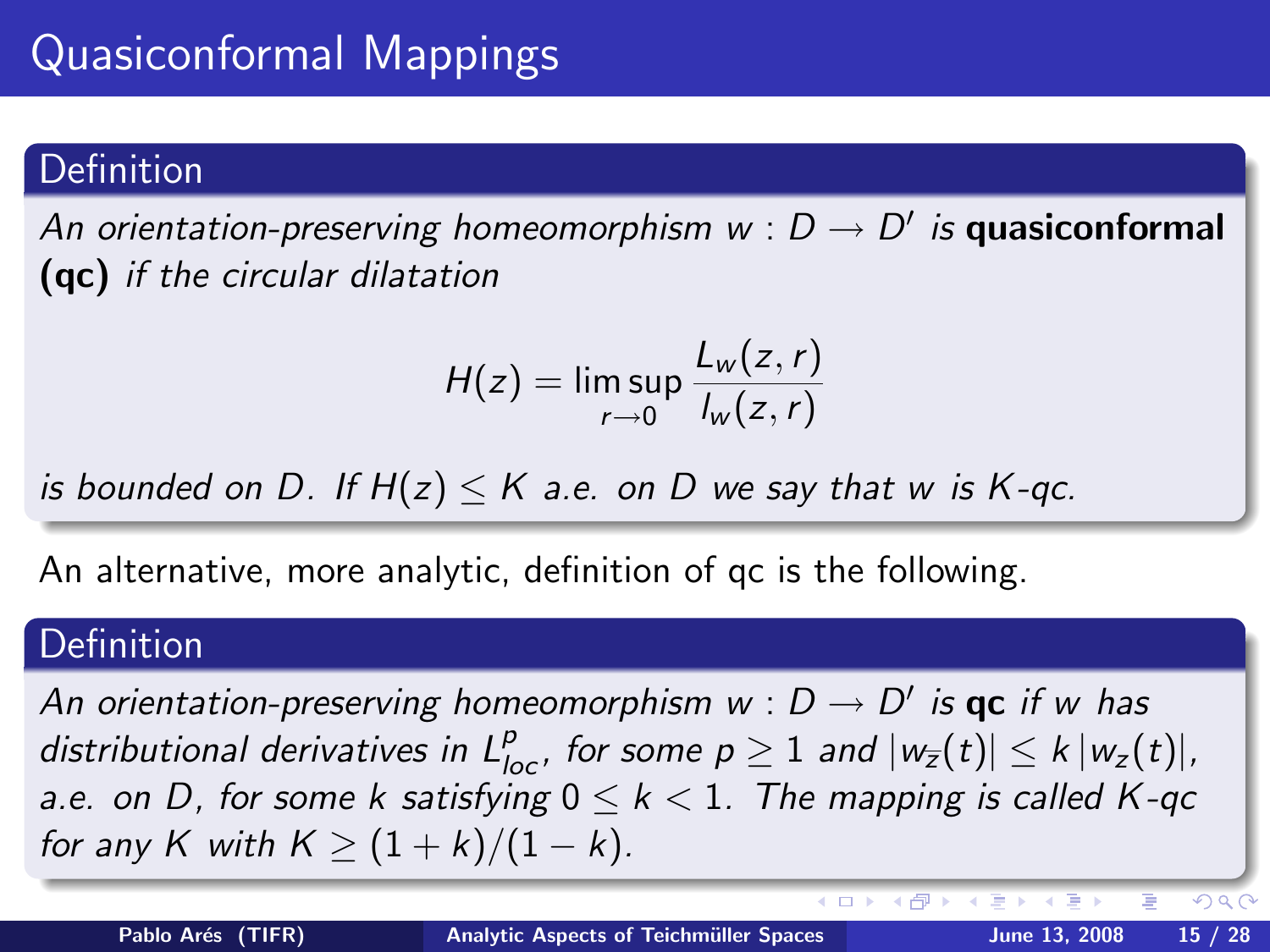- The two definitions above are equivalent.
- The requirement of distributional derivatives in  $L_{loc}^p$  can be replaced by w being ACL (absolutely continuous on lines).
- A 1-qc mapping is holomorphic.
- The inverse of a K-qc mapping is K-qc. The composition of a  $K_1$ -qc with a  $K_2$ -gc is  $K_1K_2$ -gc.
- If  $w$  is  $\mathsf{K}\text{-}\mathsf{qc}$  and  $\phi$  and  $\varphi$  are holomorphic then  $\phi \circ w \circ \varphi^{-1}$  is  $\mathsf{K}\text{-}\mathsf{qc}.$

つくい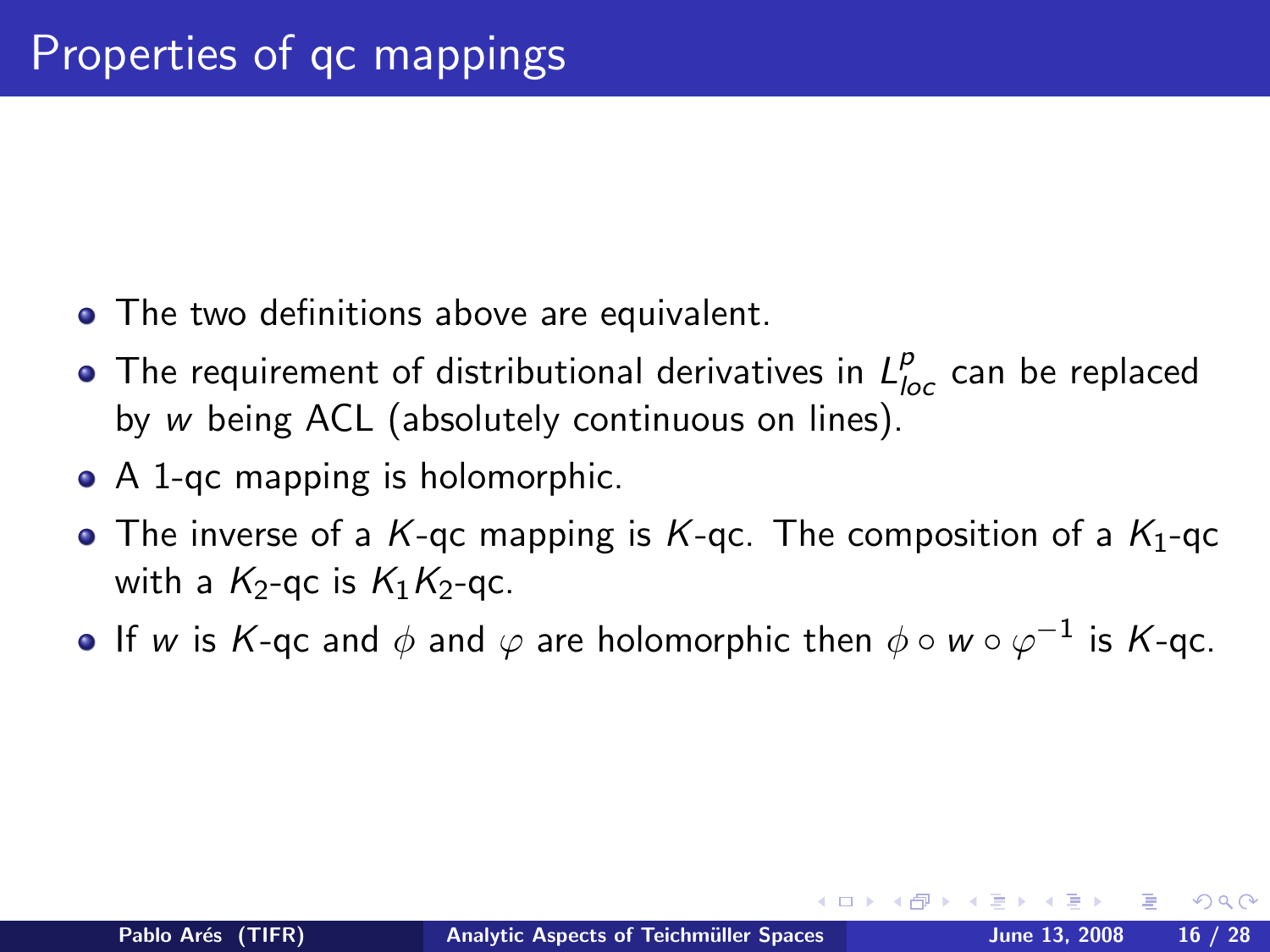### Theorem (Existence of qc mappings)

Given any  $\mu$  with  $||\mu||_{\infty} < 1$  on  $\mathbb{C}$ , there exists a unique qc-homeomorphism of  $\hat{\mathbb{C}}$  with dilatation  $\mu$  and fixing  $\infty$ , 0 and 1.

 $\Omega$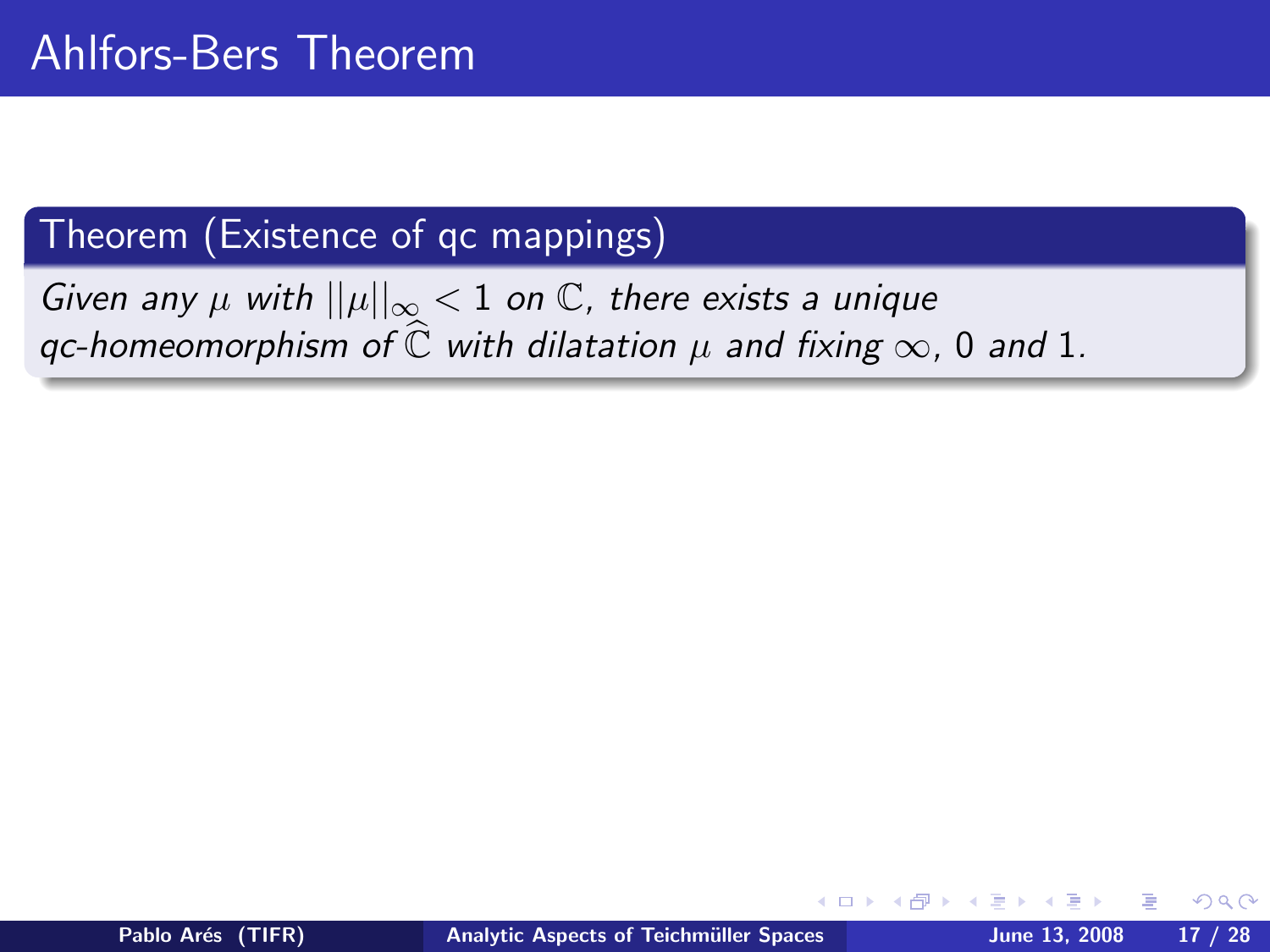### Theorem (Existence of qc mappings)

Given any  $\mu$  with  $||\mu||_{\infty} < 1$  on  $\mathbb{C}$ , there exists a unique qc-homeomorphism of  $\hat{\mathbb{C}}$  with dilatation  $\mu$  and fixing  $\infty$ , 0 and 1.

Dependency on parameters is given by the next result, also known as the measurable Riemann Mapping Theorem.

### Theorem (Ahlfors-Bers)

<span id="page-23-0"></span>For every fixed  $z \in \mathbb{C}$ , the mapping  $\mu \to w^{\mu}(z)$  is holomorphic; that is, if  $\mu$  depends holomorphically on  $(t_1,\ldots,t_k)\in \mathbb{C}^k$ , then  $w^\mu(z)$  is a holomorphic function of the variables  $(t_1, \ldots, t_k)$ .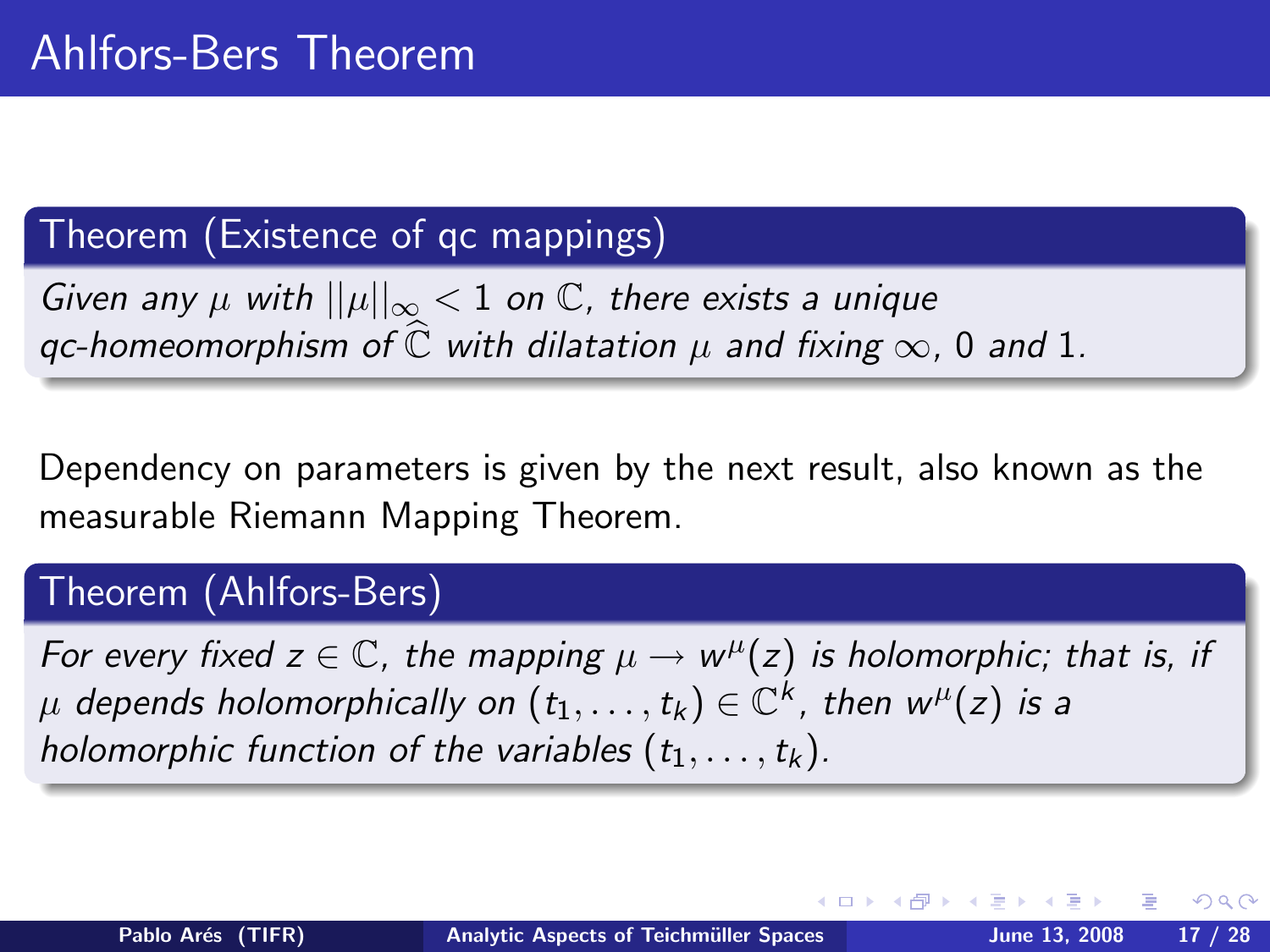An orientation preserving homeomorphism between two Riemann surfaces is  $K$ -qc if and only if it is  $K$ -qc when expressed in local coordinates.

Let  $f: X \to X$  be a gc-mapping on a surface. The complex dilation  $\mu$ behaves like a  $(-1, 1)$  tensor; that is, when written on local coordinates z and w we have

$$
\mu(z)\left(\frac{dz}{dw}\right)^{-1}\overline{\left(\frac{dz}{dw}\right)}=\mu(w).
$$

We denote by  $L^\infty_{(-1,1)}(X)_1$  the space of  $(-1,1)$  tensors with norm less than 1 (also called Beltrami coefficients).

If  $\mu\in L^{\infty}_{(-1,1)}(X)_{1}$  then on each coordinate  $(\mathit{U},z)$  we can find a qc-mapping  $w_{\mu}$  with dilatation  $\mu(z)$ . The pair  $(U, w_{\mu}(z))$  is a local coordinate on  $X$ . The atlas constructed gives a Riemann surface structure to X that we will denote by  $X_{\mu}$ .

### Proposition

The identity map  $\mathsf{Id}_X : X \to X_\mu$  is a gc homeomorphism of X with complex dilatation given by the  $(-1, 1)$  tensor  $\mu$ [.](#page-23-0)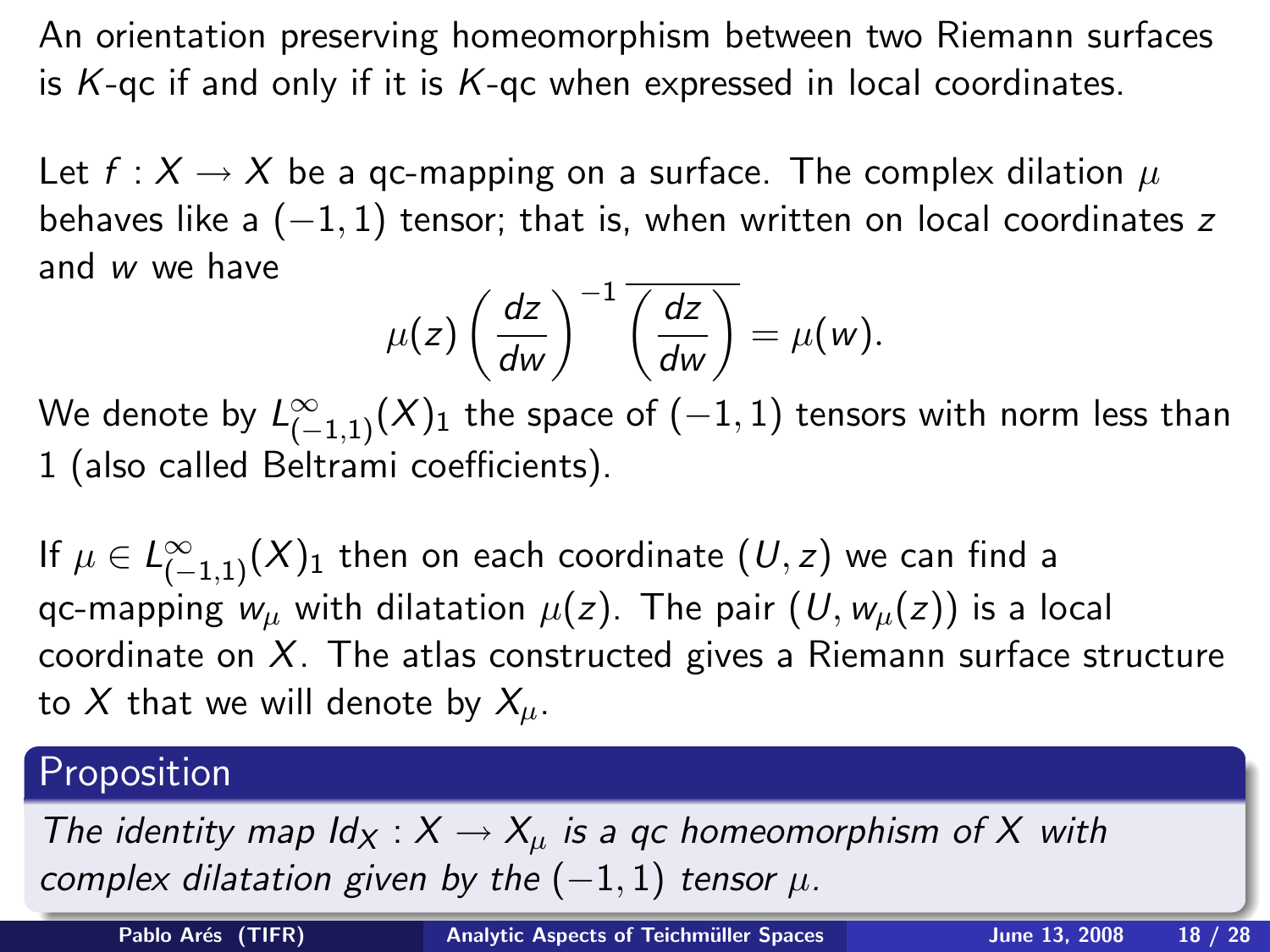Let  $X$  be a Riemann surface. A marked Riemann surface is a triple  $(X, f, X_1)$ , where  $X_1$  is a Riemann surface and  $f : X \to X_1$  is a gc homeomorphism. Let Marked $(X)$  denote the space of marked Riemann surface (modelled on  $X$ ).

- $\bullet$  Two marked surfaces  $(X, f, X_1) \sim (X, g, X_2)$  are **Teichmüller** equivalent if there exists a biholomorphic mapping  $\varphi : X_1 \to X_2$  such that  $g^{-1}\circ \varphi\circ f$  is homotopic to the identity mapping of  $X.$
- The Teichmüler space of X is the quotient  $T(X) = \text{Market}(X)/\sim$ .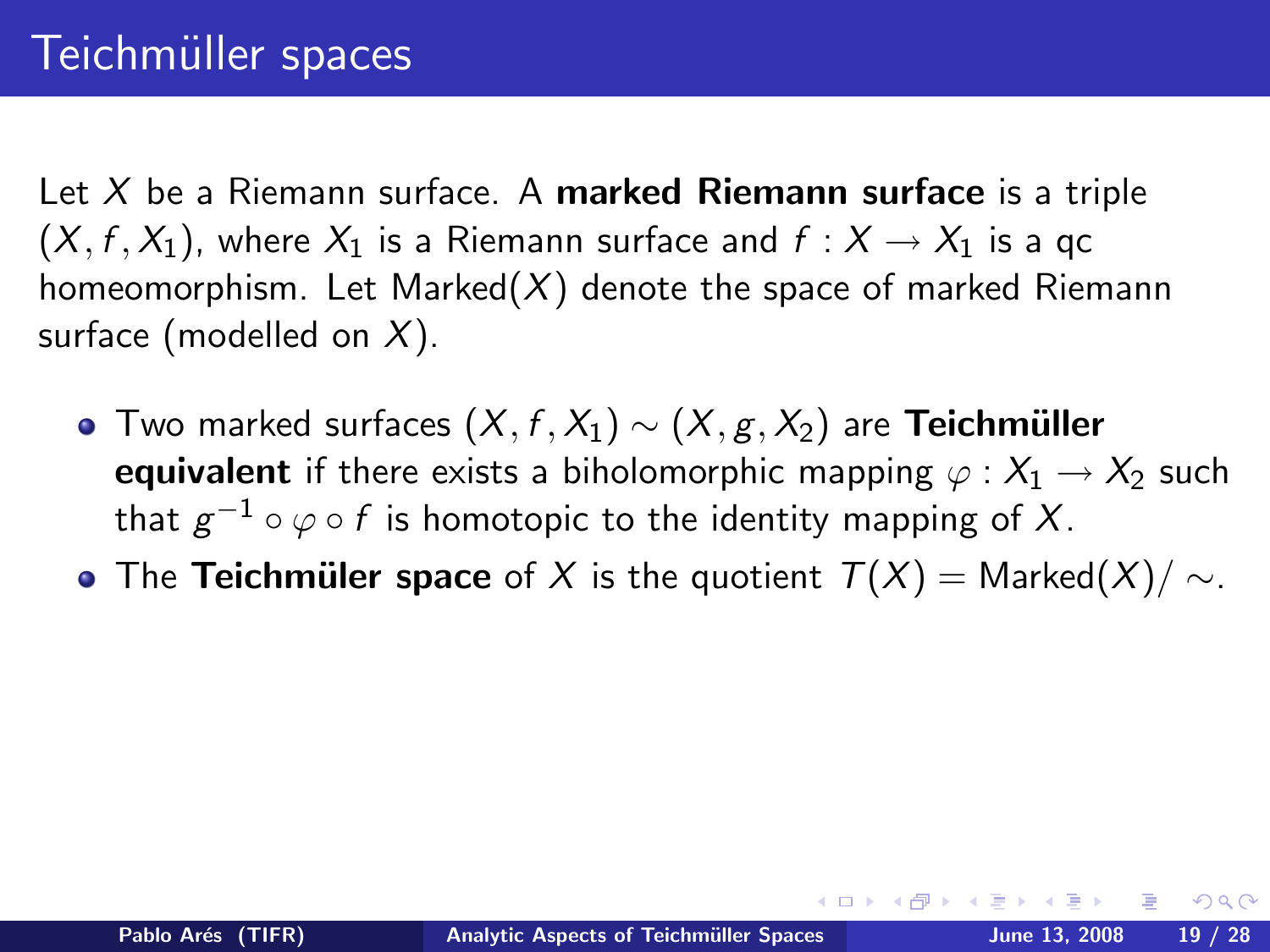Let  $X$  be a Riemann surface. A marked Riemann surface is a triple  $(X, f, X_1)$ , where  $X_1$  is a Riemann surface and  $f : X \to X_1$  is a gc homeomorphism. Let Marked $(X)$  denote the space of marked Riemann surface (modelled on  $X$ ).

- $\bullet$  Two marked surfaces  $(X, f, X_1) \sim (X, g, X_2)$  are **Teichmüller** equivalent if there exists a biholomorphic mapping  $\varphi : X_1 \to X_2$  such that  $g^{-1}\circ \varphi\circ f$  is homotopic to the identity mapping of  $X.$
- The Teichmüler space of X is the quotient  $T(X) = \text{Market}(X)/\sim$ .
- $\bullet$  (X, f, X<sub>1</sub>)  $\sim_R (X, g, X_2)$  are **Riemann equivalent** if there exists a biholomorphic mapping  $\varphi : X_1 \to X_2$ .
- The Riemann or moduli space of X is the quotient  $R(X) =$  Marked $(X)/\sim_R$ .

 $200$ 

∢ロト ∢母ト ∢ヨト ∢ヨト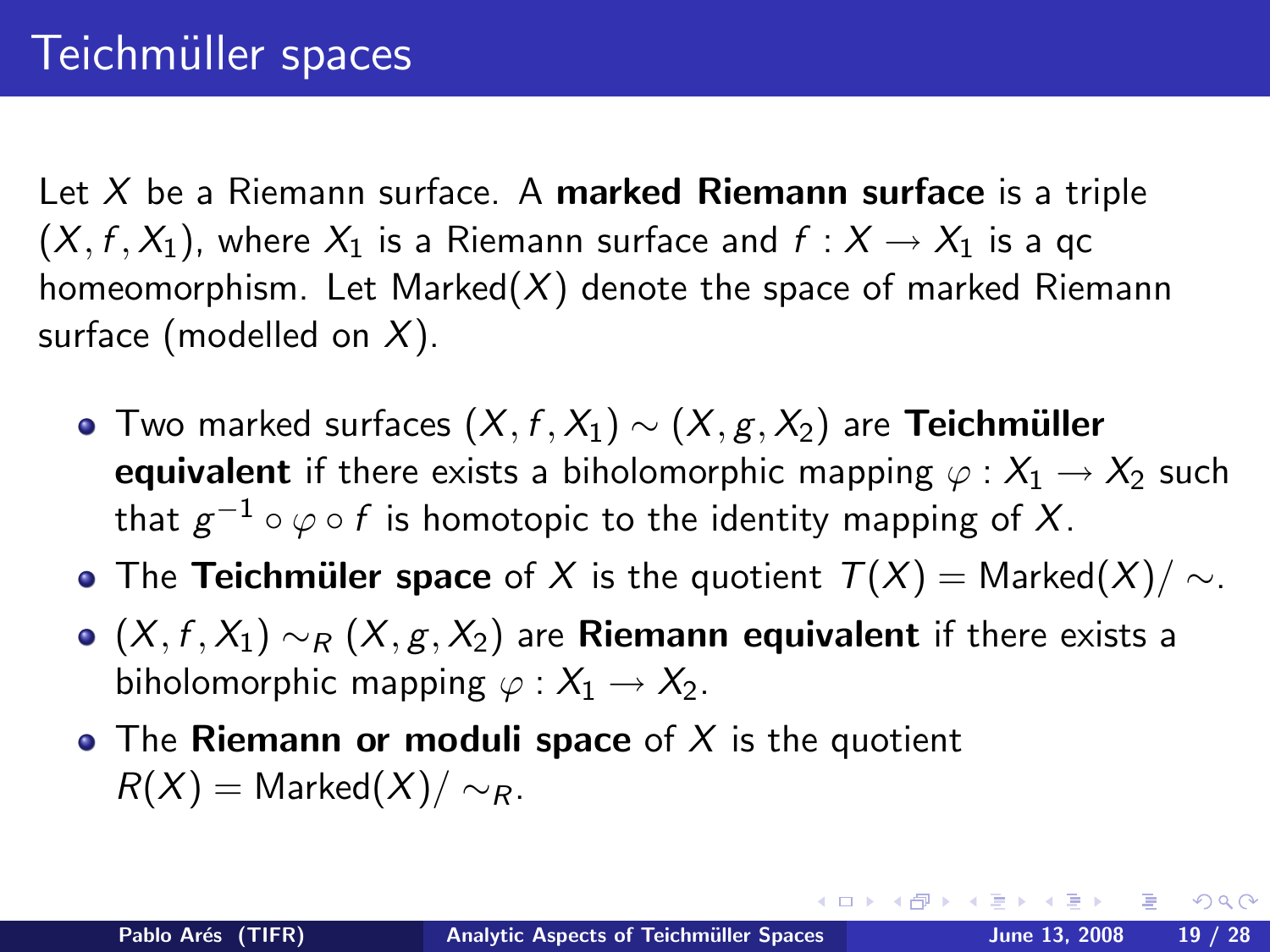Let  $Q(X)$  denote the set of qc homeomorphisms of X onto itself, and  $Q_0(X)$  those homotopic to the identity. The quotient group is called the mapping class group or modular group,  $Mod(X) = Q(X)/Q_0(X)$ .

 $Mod(X)$  acts naturally on  $T(X)$  by  $\varphi^*([X, f, X_1]) = [X, f \circ \varphi^{-1}, X_1].$ 

#### Theorem

 $T(X)/Mod(X)$  can be naturally identified with  $R(X)$ .

 $T(g, n)$  denotes the space of compact surfaces of genus g with n punctures.

#### Proposition

Assume  $2g - 2 + n > 0$ . The modular group acts effectively on  $T(g, n)$ except for the following cases:  $(0, 3)$ ,  $(0, 4)$ ,  $(1, 1)$ ,  $(1, 2)$  and  $(2, 0)$ .

 $\Omega$ 

∢ ロ ▶ ( 伊 ▶ ( 手 ▶ ( 手 ) …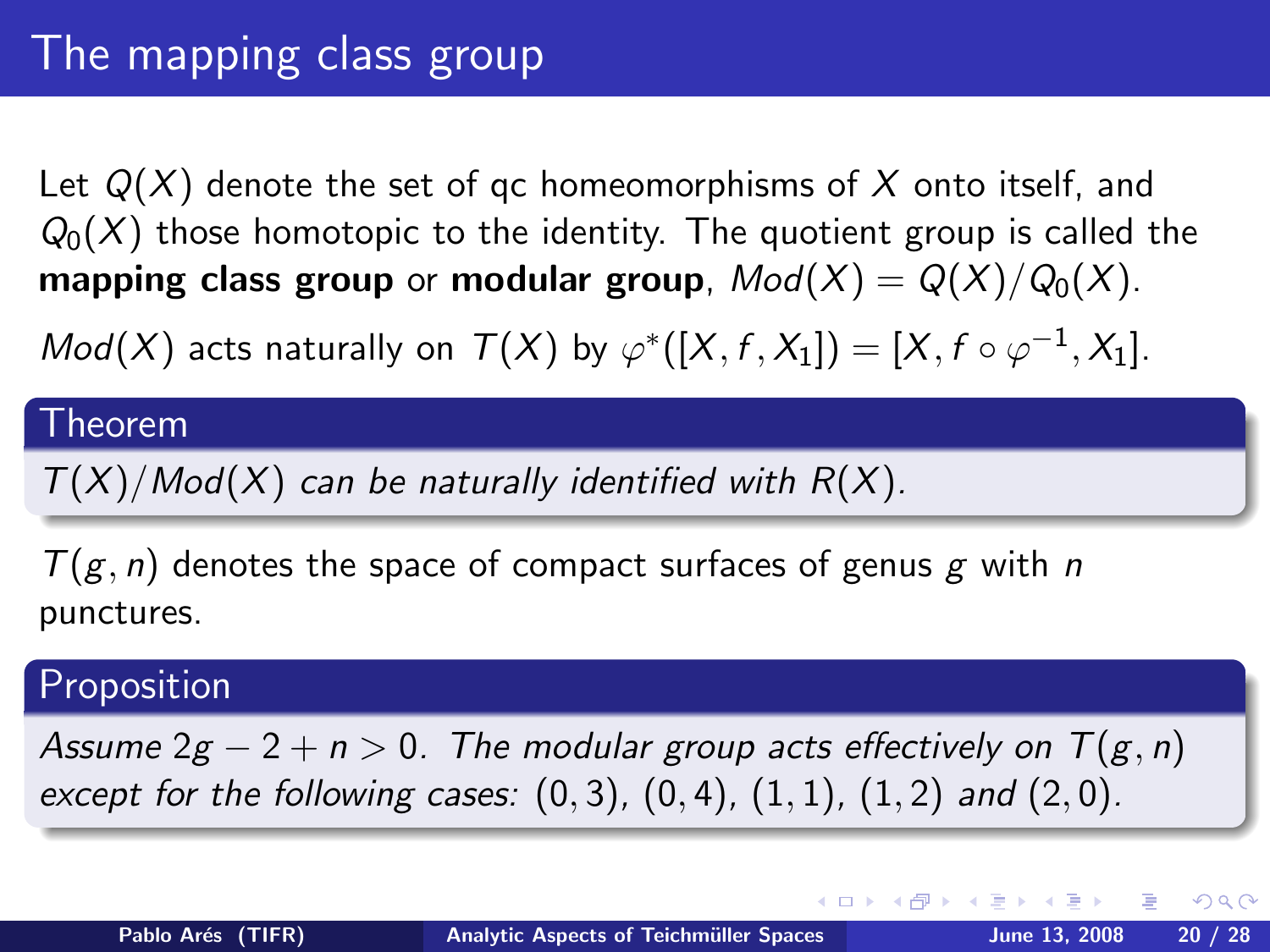## The Teichmüller space of Fuchsian group

Let G we a Kleinian group and w a qc homeomorphism of  $\widehat{\mathbb{C}}$  with dilatation  $\mu$ . The group  $wGw^{-1}$  is again a Kleinian group if and only if  $(\mu \circ g)\overline{g'}/g = \mu$  a.e. on  $\widehat{\mathbb{C}}$ , for all  $g \in G$ . We say  $\mu$  is compatible with  $G$ .

For a Fuchsian group G let  $B(L^{\infty}(\mathbb{H}, G))$  denote the dilatations defined on  $\mathbb H$ , compatible with G and of L<sup>∞</sup>-norm less than 1. We will assume that G is finitely generated, torsion free and the limit set of G is  $\mathbb{R} \cup \{\infty\}$ .

If  $\mu$  is compatible with G on  $\mathbb H$  we can make it compatible on the whole sphere  $\mathbb C$  in two ways:

- by reflection, setting for z in the lower half-plane,  $\mu(z) = \mu(\overline{z})$ . The corresponding qc mapping is denoted by  $w_\mu$  and  $\mathit{G}_{\mu}=w_\mu\mathit{G}\omega_\mu^{-1}$  is a Fuchsian group preserving H.
- Extending  $\mu$  by 0 on the lower half-plane. The corresponding qc mapping is denoted by  $w^{\mu}$ . We have  $w^{\mu}$  is holomorphic on the lower half plane. The group  $G^\mu = w^\mu G (w^\mu)^{-1}$  is called a **quasifuchsian** group.  $200$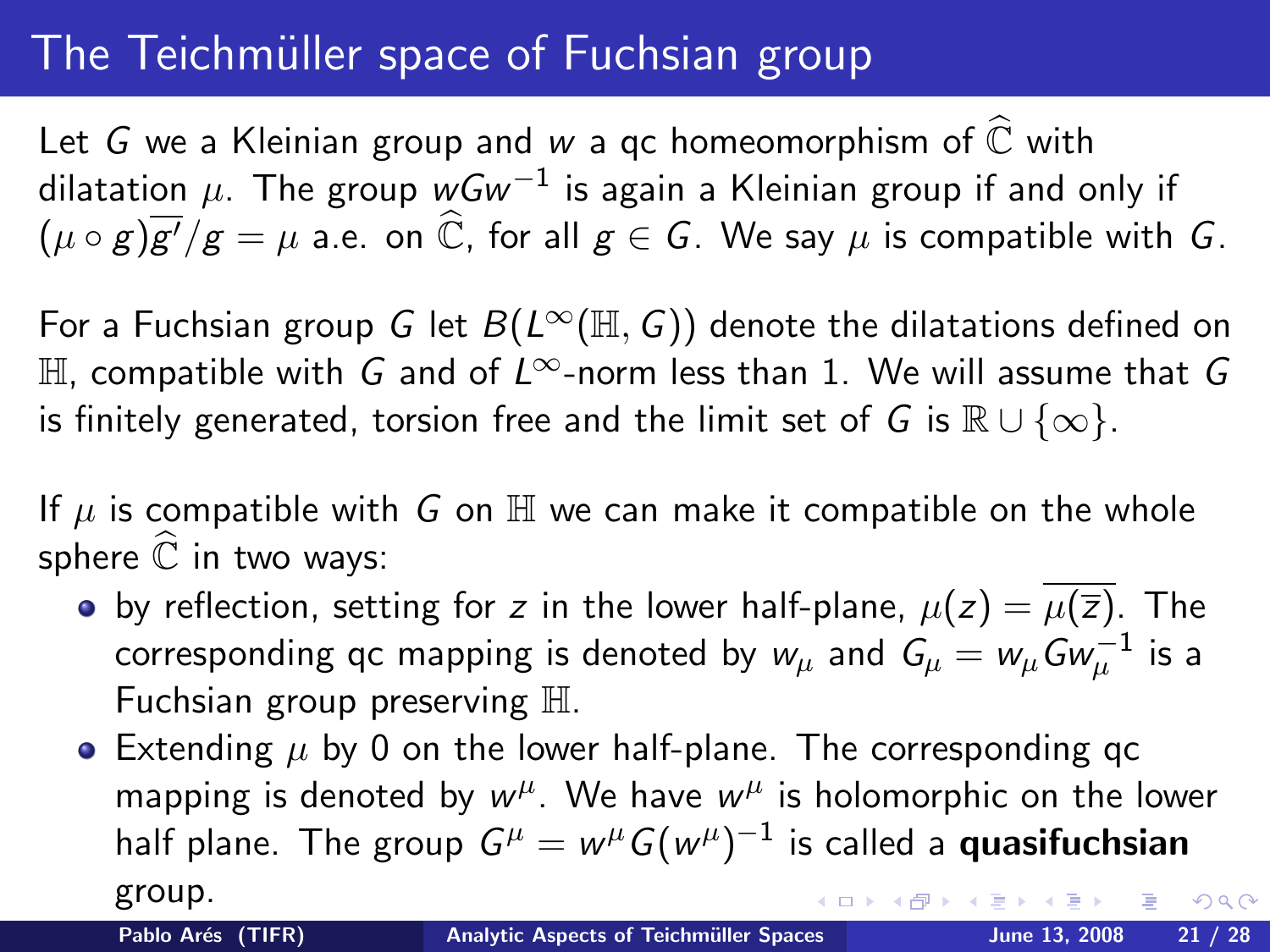### Proposition

Let  $\mu$  and  $\nu$  be elements of  $B(L^{\infty}(\mathbb{H}, G))$  so that  $G_{\mu} = G_{\nu}$ . Let  $X = \mathbb{H}/G$ and  $Y = \mathbb{H}/G_u$ , and  $f_u, f_v : X \to Y$  the induced mappings. Then the following are equivalent:

- $f_u$  is homotopic to  $f_v$ ;
- $\bullet$   $w_{\mu}|_{\mathbb{R}} = w_{\nu}|_{\mathbb{R}}$ ;
- $w_\mu g(w_\mu)^{-1} = w_\nu g(w_\nu)^{-1}$  for all  $g \in \mathcal{G}$  .

We define the **Teichmüller**  $T(G)$  and **Riemann**  $R(G)$  spaces of G as the quotients of  $B(L^{\infty}(\mathbb{H}, G))$  by the following relations:

• 
$$
\mu \sim \nu
$$
 if  $w_{\mu}|_{\mathbb{R}} = w_{\nu}|_{\mathbb{R}}$ ;

 $\bullet$   $\mu \sim_R \nu$  if  $G_{\mu}$  and  $G_{\nu}$  are conjugate subgroups of PSL(2, R).

### Proposition

If G is a Fuchsian group and  $X = \mathbb{H}/G$  then the spaces  $T(G)$  and  $T(X)$ are naturally isomorphic.

э

∢ロト ∢母ト ∢目ト ∢目ト

 $QQ$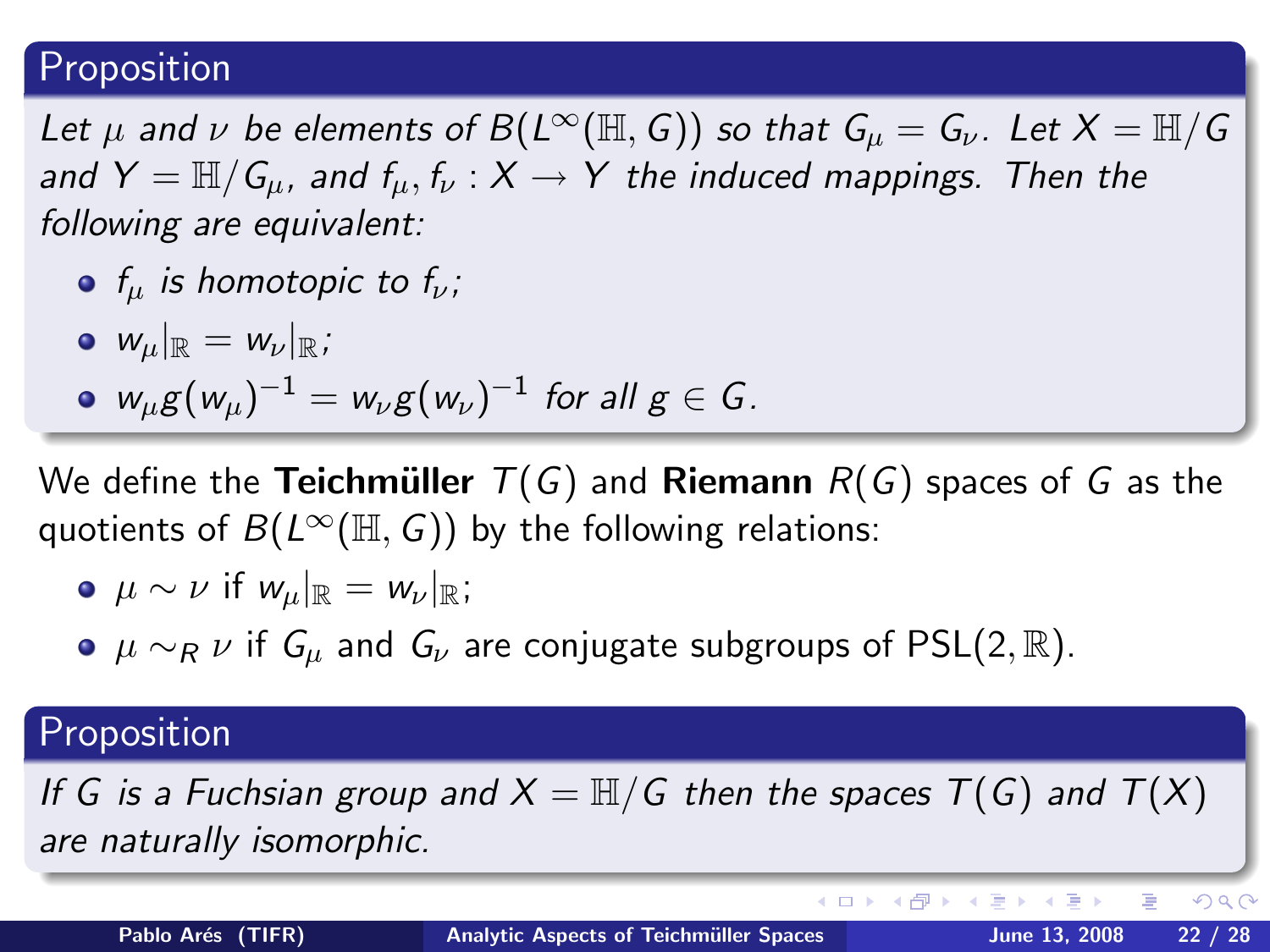# The Bers Embedding

### Proposition

For a Fuchsian group G and  $\mu$  and  $\nu$  in  $B(L^{\infty}(\mathbb{H}, G))$  the following are equivalent:

- $\bullet$   $\mu$  is Teichmüller equivalent to  $\nu$ ;
- $\|w^\mu\|_{\mathbb{R}} = w^\nu\|_{\mathbb{R}}$ ;
- $w^{\mu}|_{\mathbb{L}} = w^{\nu}|_{\mathbb{L}}$ , where  $\mathbb{L}$  is the lower half-plane,  $\mathbb{L} = \{Im(z) < 0\}.$

For G Fuchsian let  $B_2(\mathbb{L}, G)$  be the space of functions  $\sigma$  defined on the lower half plane and satisfying:

- $\bullet$   $\sigma$  is holomorphic;
- $(\sigma \circ g) (g')^2 = \sigma$  on  $\mathbb{L}$ , for all  $g \in \mathcal{G}$ ;
- $||\sigma||_{B_2} = ||\lambda_{\mathbb{L}}^{-2}(z) \, \sigma(z)||_{\infty}$  is bounded, where  $\lambda_{\mathbb{L}}(x+iy) = 1/(2|y|)$  is the Poincaré metric of the lower half-plane.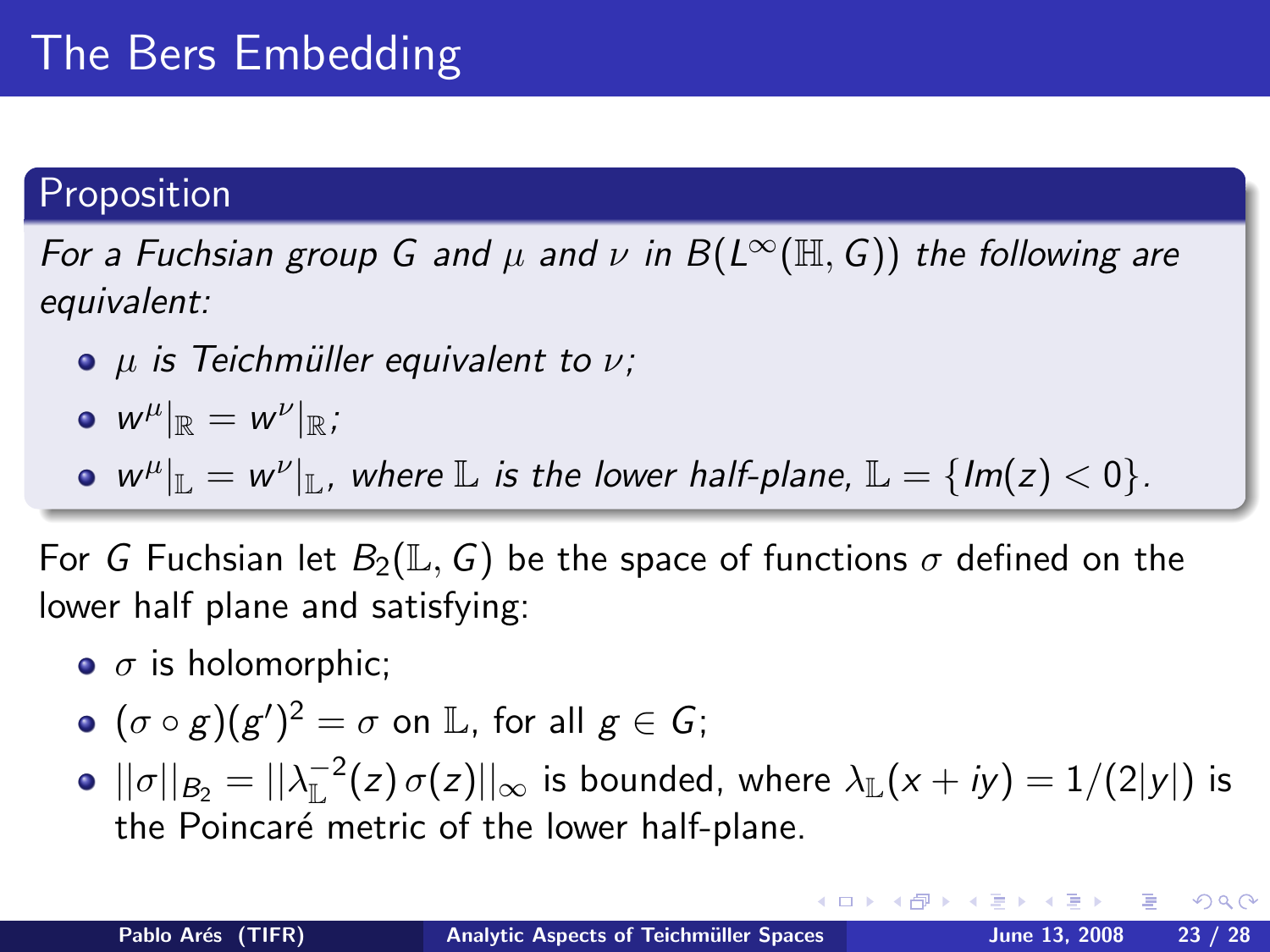If  $w$  is a locally one-to-one holomorphic function then we define the **Schwarzian derivative** of  $w$  by

$$
S(w) = \left(\frac{w''}{w'}\right)' - \frac{1}{2} \left(\frac{w''}{w'}\right)^2 = \frac{w'''}{w'} - \frac{3}{2} \left(\frac{w''}{w'}\right)^2.
$$

### Theorem (Nehari)

If w is a one-to-one holomorphic function on the lower half plane then  $||Sw||_{B_2} \leq 6.$ 

### Proposition

 $S(w^{\mu}|_{\mathbb{L}}) = S(w^{\nu}|_{\mathbb{L}})$  if and only if  $\mu$  and  $\nu$  are Teichmüller equivalent.

The above results allow to define the following mapping, called the Bers embedding:

$$
\beta: T(G) \to B_2(\mathbb{L}, G)
$$

$$
[\mu] \mapsto S(w^{\mu}|_{\mathbb{L}}).
$$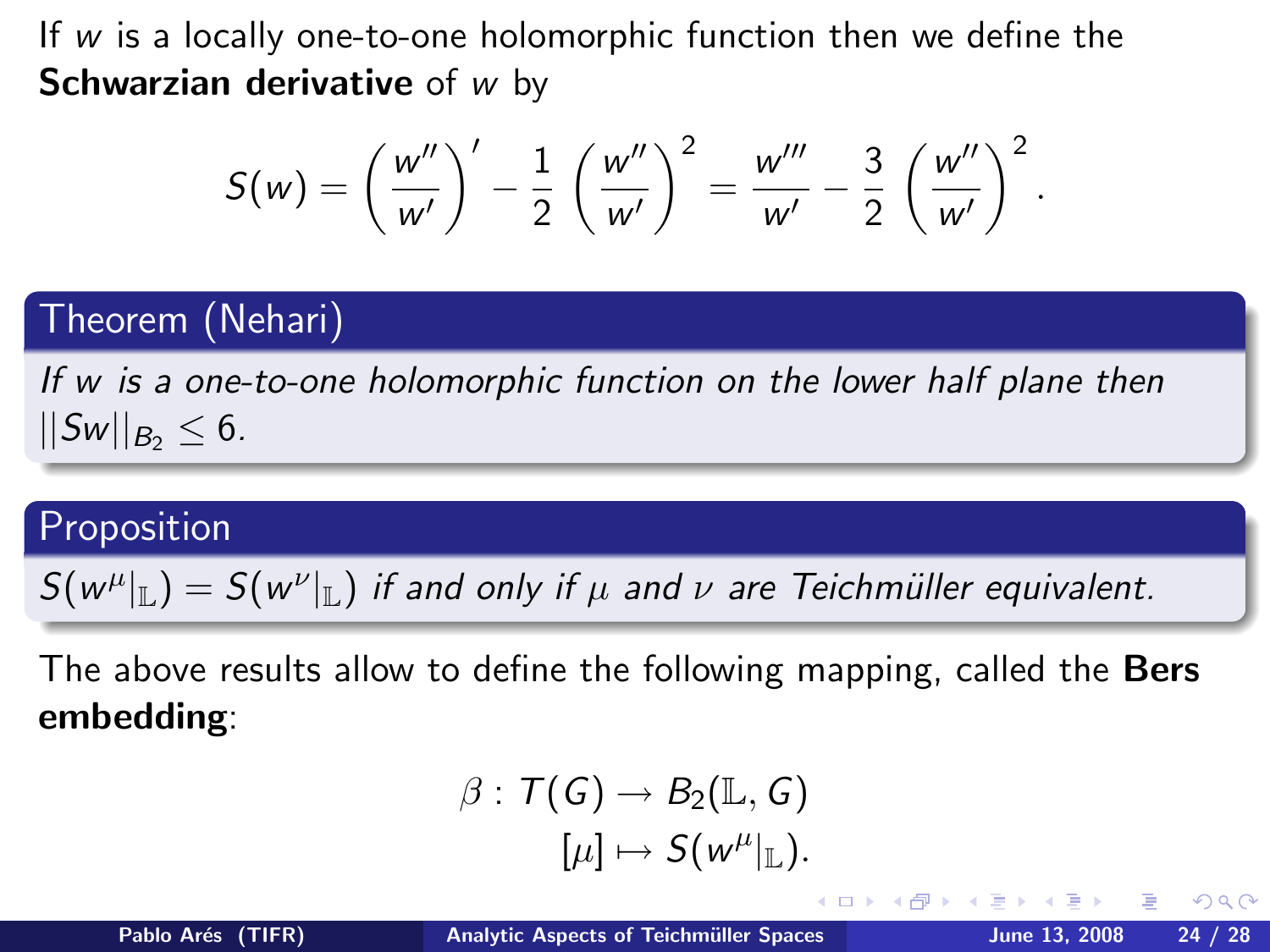The Bers embedding gives a complex structure to  $T(G)$ . Let  $T_\beta(G)$ denote the image of the Bers embedding. We have natural inclusions  $T_{\beta}(\mathcal{G}) \subset T_{\beta}(\{1\})$  and  $B_2(\mathbb{L}, \mathcal{G}) \subset B_2(\mathbb{L}).$ 

### Proposition

 $T_\beta(G)$  is the component containing zero in the intersection of  $T_\beta({1})$ with  $B_2(\mathbb{L}, G)$ .

Let G be the (closed and bounded) subset of  $B_2(\mathbb{L})$  consisting of the Schwarzian derivatives of all one-to-one holomorphic functions defined on  $\mathbb{L}$ .

### Theorem (Gehring)

The closure of  $T_\beta({1})$  in  $B_2(\mathbb{L})$  is a proper subset of  $\mathfrak S$ . The interior of  $\Im$  is precisely  $T_{\beta}(\{1\})$ .

 $200$ 

∢ ロ ▶ . ∢ 何 ▶ . ∢ ヨ ▶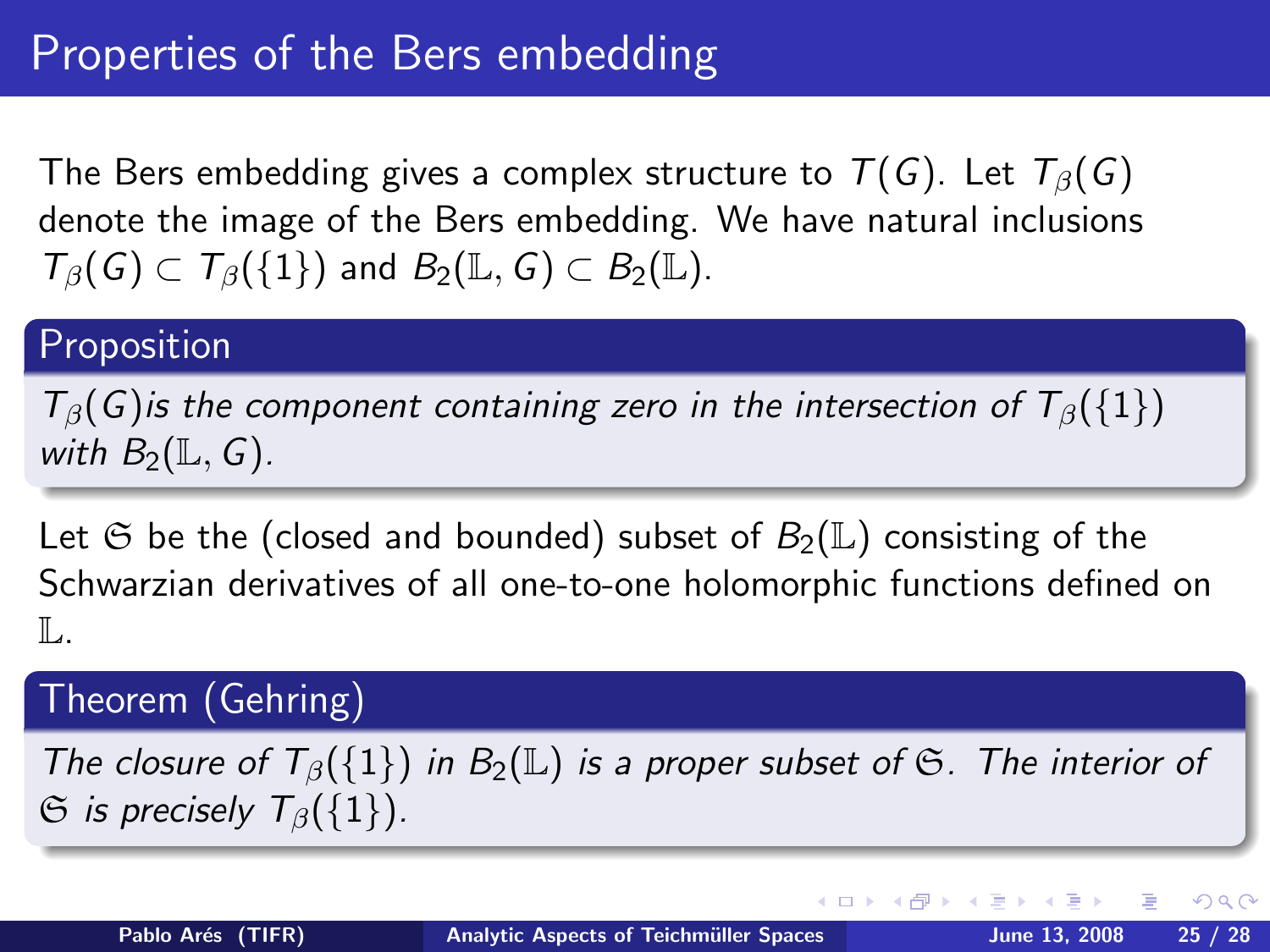# The boundary of Teichmüller space

Any point  $\varphi \in B_2(\mathbb{L},\mathsf{G})$  induces a homomorphism  $\sigma^\varphi: \mathsf{G} \to \mathsf{M\ddot{o}b}(\mathbb{C})$  as follows: let f be a meromorphic function on L satisfying  $Sf = \varphi$ . Then for any  $g \in G$  there is a unique Möbius transformation h such that  $f \circ g = h \circ f$ ; we set  $\sigma^{\varphi}(g) = h$ .

If  $\varphi = \mathcal{S}(w^\mu|_{\mathbb{L}}) \in \mathcal{T}_\beta(\mathcal{C})$  then  $\sigma^\varphi(g) = w^\mu \circ g \circ (w^\mu)^{-1};$  this homomorphism is type preserving.

We say that a point  $\varphi \in \partial T_{\beta}(G)$  is a cusp if there is a hyperbolic transformation  $g \in \overline{G}$  such that  $\sigma^\varphi(g)$  is parabolic.

#### Theorem

The subset of cusps in the boundary of Teichmuüller space is of first category.

# Theorem (McMullen) Cusps are dense in  $\partial T_{\beta}(G)$ . Pablo Arés (TIFR) Analytic Aspects of Teichmüller Spaces June 13, 2008 26 / 28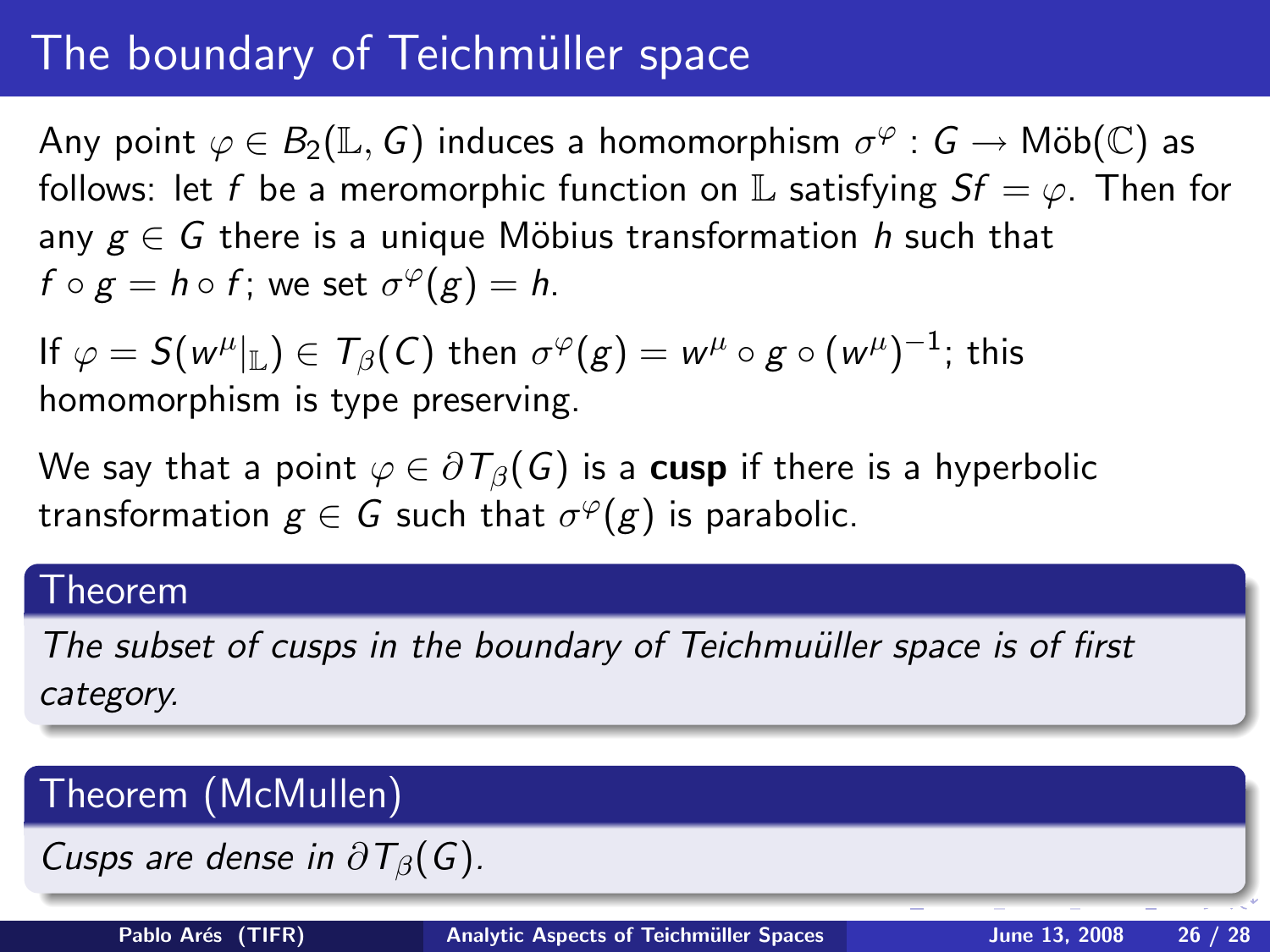If  $w$  is a qc mapping with dilatation  $\mu$  we write  $\mathcal{K}(w) = \frac{1+||\mu||_\infty}{1-||\mu||_\infty}$ . The following expression defines a distance on  $T(X)$ :

$$
d_{\mathcal{T}}([X, f, X_1], [X, g, X_2]) = \inf_{\varphi} \frac{1}{2} \log K(\varphi),
$$

where  $\varphi$  varies over all qc mappings from  $X_1$  to  $X_2$  homotopic to  $g^{-1}\circ f$ . This function is called the Teichmüller distance.

# Proposition  $d_{\mathcal{T}}$  is a complete metric.

#### Theorem

The modular group  $Mod(X)$  acts properly discontinuously by isometries on  $T(X)$ .

つくい